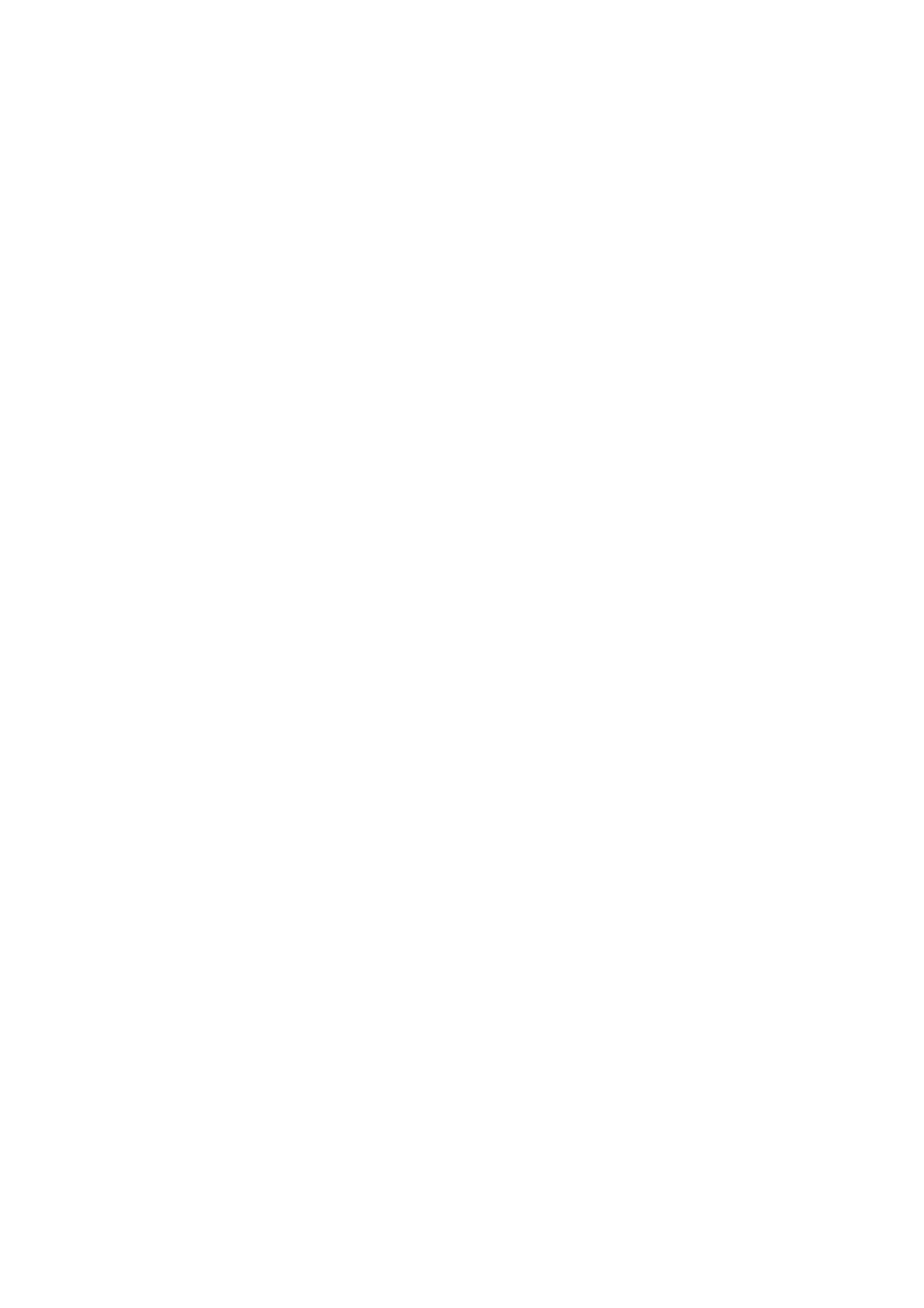在 OpenShift Container Platform 中配置和使用监控堆栈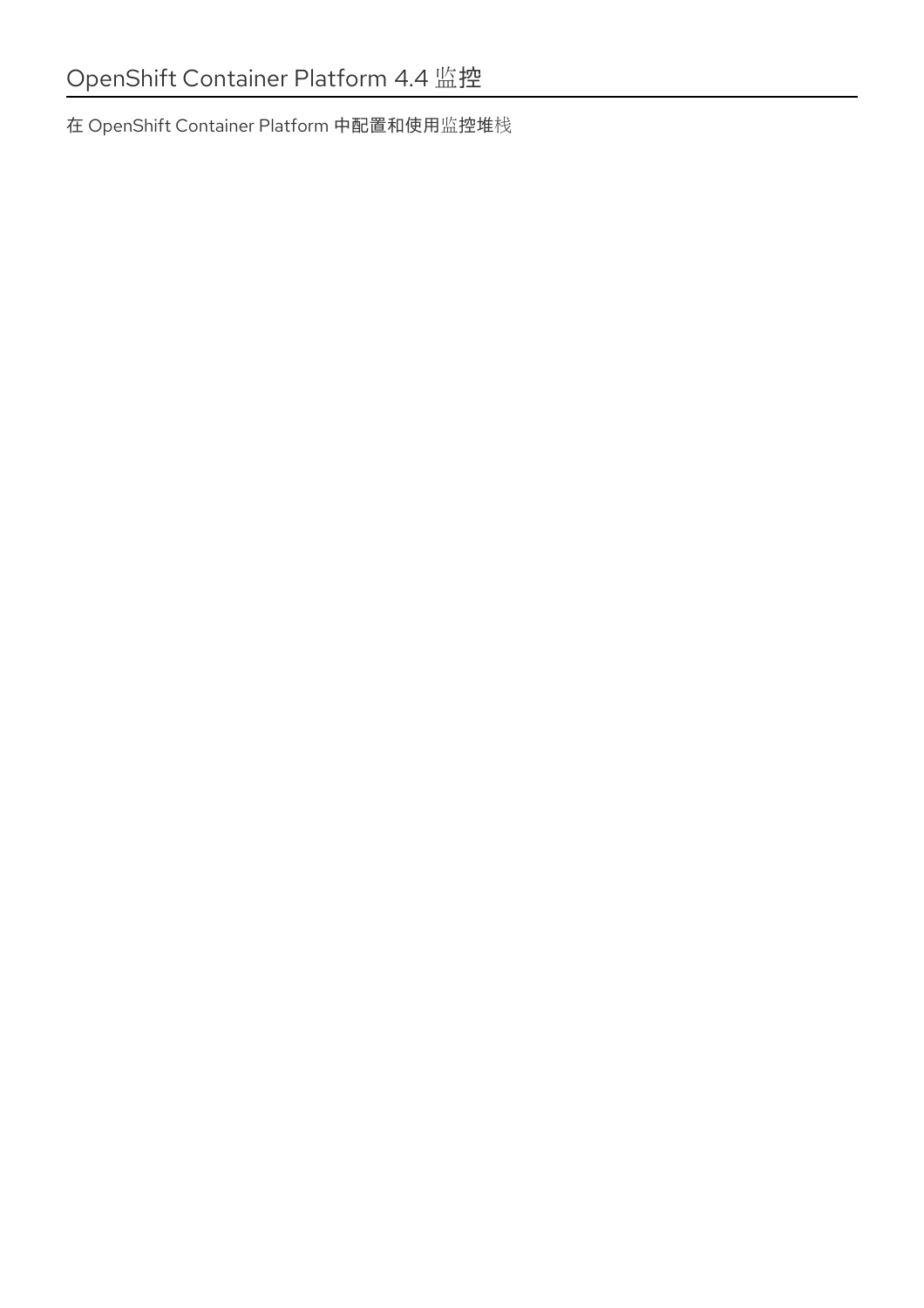## 法律通告

Copyright © 2021 Red Hat, Inc.

The text of and illustrations in this document are licensed by Red Hat under a Creative Commons Attribution–Share Alike 3.0 Unported license ("CC-BY-SA"). An explanation of CC-BY-SA is available at

http://creativecommons.org/licenses/by-sa/3.0/

. In accordance with CC-BY-SA, if you distribute this document or an adaptation of it, you must provide the URL for the original version.

Red Hat, as the licensor of this document, waives the right to enforce, and agrees not to assert, Section 4d of CC-BY-SA to the fullest extent permitted by applicable law.

Red Hat, Red Hat Enterprise Linux, the Shadowman logo, the Red Hat logo, JBoss, OpenShift, Fedora, the Infinity logo, and RHCE are trademarks of Red Hat, Inc., registered in the United States and other countries.

Linux ® is the registered trademark of Linus Torvalds in the United States and other countries.

Java ® is a registered trademark of Oracle and/or its affiliates.

XFS ® is a trademark of Silicon Graphics International Corp. or its subsidiaries in the United States and/or other countries.

MySQL<sup>®</sup> is a registered trademark of MySQL AB in the United States, the European Union and other countries.

Node.js ® is an official trademark of Joyent. Red Hat is not formally related to or endorsed by the official Joyent Node.js open source or commercial project.

The OpenStack ® Word Mark and OpenStack logo are either registered trademarks/service marks or trademarks/service marks of the OpenStack Foundation, in the United States and other countries and are used with the OpenStack Foundation's permission. We are not affiliated with, endorsed or sponsored by the OpenStack Foundation, or the OpenStack community.

All other trademarks are the property of their respective owners.

## 摘要

本文提供有关在 OpenShift Container Platform 中配置和使用 Prometheus 监控堆栈的说明。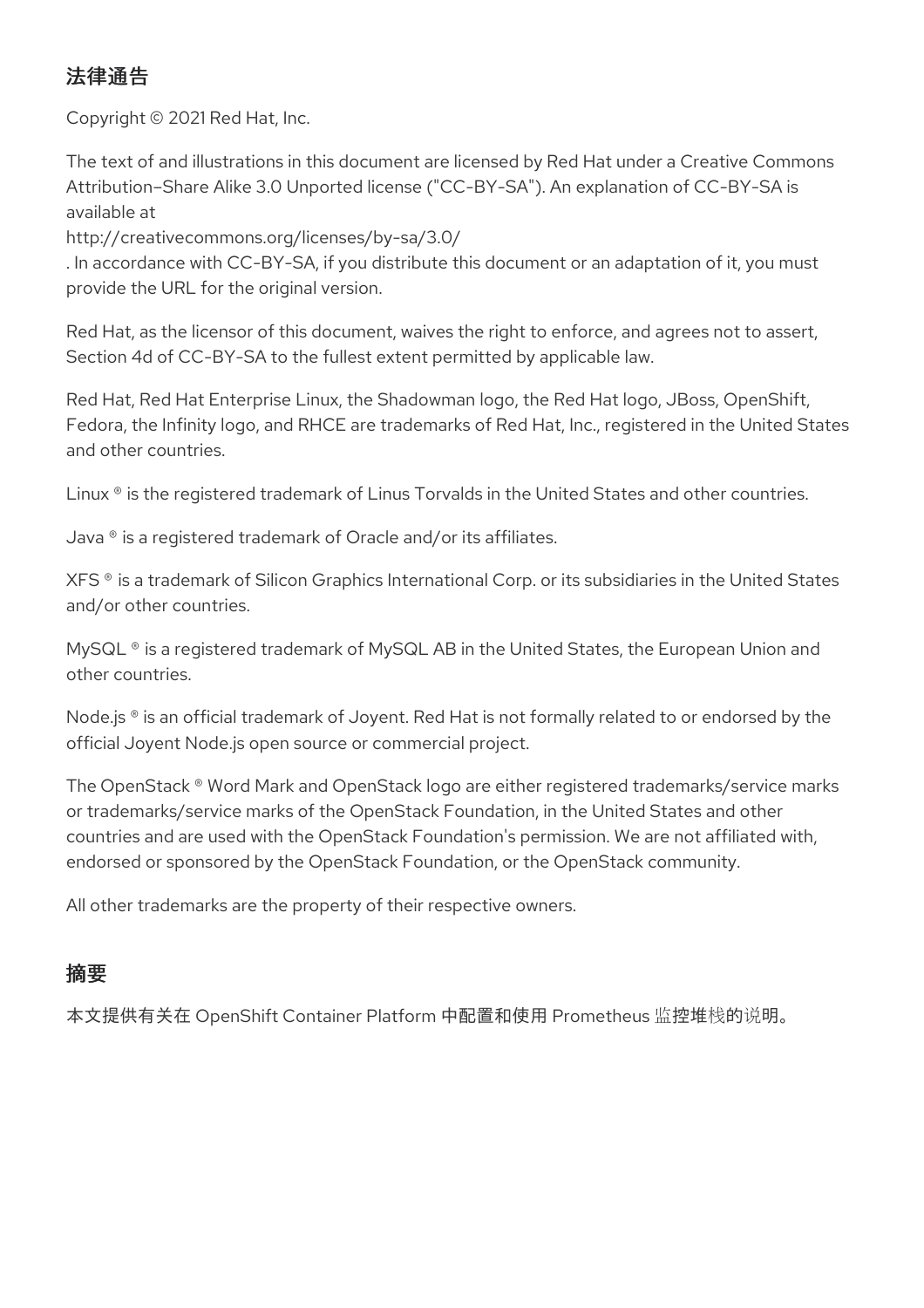## 目录

| 第1章 集群监控                                   |    |
|--------------------------------------------|----|
| 1.1. 关于集群监控                                | 3  |
| 1.2. 配置监控堆栈                                | 5  |
| 1.3. 管理集群警报                                | 17 |
| 1.4. 检查集群指标                                | 23 |
| 1.5. 访问 PROMETHEUS、ALERTMANAGER 和 GRAFANA。 | 26 |
| 第 2 章 监控您自己的服务                             | 28 |
| 2.1. 启用对您自己的服务的监控                          | 28 |
| 2.2. 部署示例服务                                | 29 |
| 2.3. 创建用于设置指标集合的角色                         | 30 |
| 2.4. 为用户授予角色                               | 31 |
| 2.5. 设置指标集合                                | 31 |
| 2.6. 创建警报规则                                | 32 |
| 2.7. 向用户授予查看访问权限                           | 33 |
| 2.8. 访问您的服务指标                              | 33 |
| 第3章 公开用于自动扩展的自定义应用程序指标                     | 35 |
| 3.1. 公开用于 POD 横向自动扩展的自定义应用程序指标             | 35 |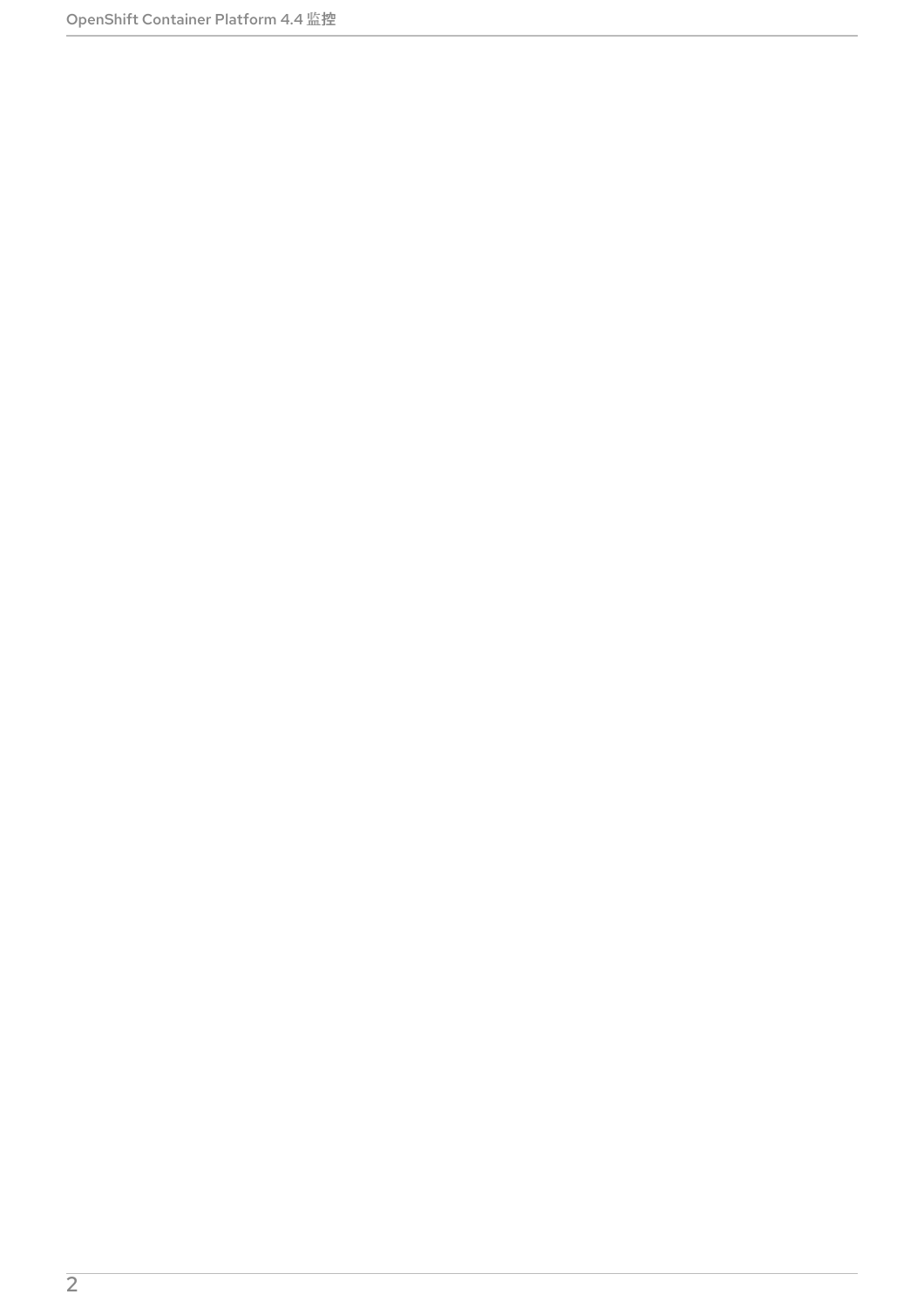## 第1章 集群监控

## <span id="page-6-1"></span><span id="page-6-0"></span>1.1. 关于集群监控

OpenShift Container Platform 包括一个预配置、预安装且自助更新的监控堆栈,它基于 [Prometheus](https://prometheus.io/) 开 源项目及其更广的生态系统。它提供对集群组件的监控,并且包含一组警报(在发生任何问题时立即通知 集群管理员)以及一组 [Grafana](https://grafana.com/) 仪表板。集群监控堆栈只支持监控 OpenShift Container Platform 集群。



#### 重要

为确保与将来的 OpenShift Container Platform 更新兼容, 只有特定的监控堆栈选项配置 被支持。

1.1.1. 堆栈组件和受监控目标

监控堆栈包括以下组件:

表 1.1. 监控堆栈组件

| 组件                                 | 描述                                                                                                          |
|------------------------------------|-------------------------------------------------------------------------------------------------------------|
| <b>Cluster Monitoring Operator</b> | OpenShift Container Platform Cluster Monitoring<br>Operator (CMO) 是堆栈的核心组件。它控制部署的监<br>控组件和资源,并确保它们始终处于最新状态。 |
| Prometheus Operator                | Prometheus Operator (PO) 可以创建、配置和管理<br>Prometheus 和 Alertmanager 实例。还能根据熟悉的<br>Kubernetes 标签查询来自动生成监控目标配置。  |
| Prometheus                         | Prometheus 是监控堆栈所依据的系统与服务监控系<br>统。                                                                          |
| Prometheus Adapter                 | Prometheus Adapter 公开用于 Pod 横向自动扩展的<br>集群资源指标 API。资源指标是指 CPU 与内存使用情<br>况。                                   |
| Alertmanager                       | Alertmanager 服务处理 Prometheus 发送的警报。                                                                         |
| kube-state-metrics                 | kube-state-metrics 导出器代理将 Kubernetes 对象<br>转换为 Prometheus 可使用的指标。                                           |
| openshift-state-metrics            | openshift-state-metrics 导出程序通过添加了对特<br>定 OpenShift Container Platform 资源的指标数据扩<br>展了 kube-state-metrics。    |
| node-exporter                      | node-exporter 是部署在各个节点上的代理, 用来收<br>集节点的相关指标。                                                                |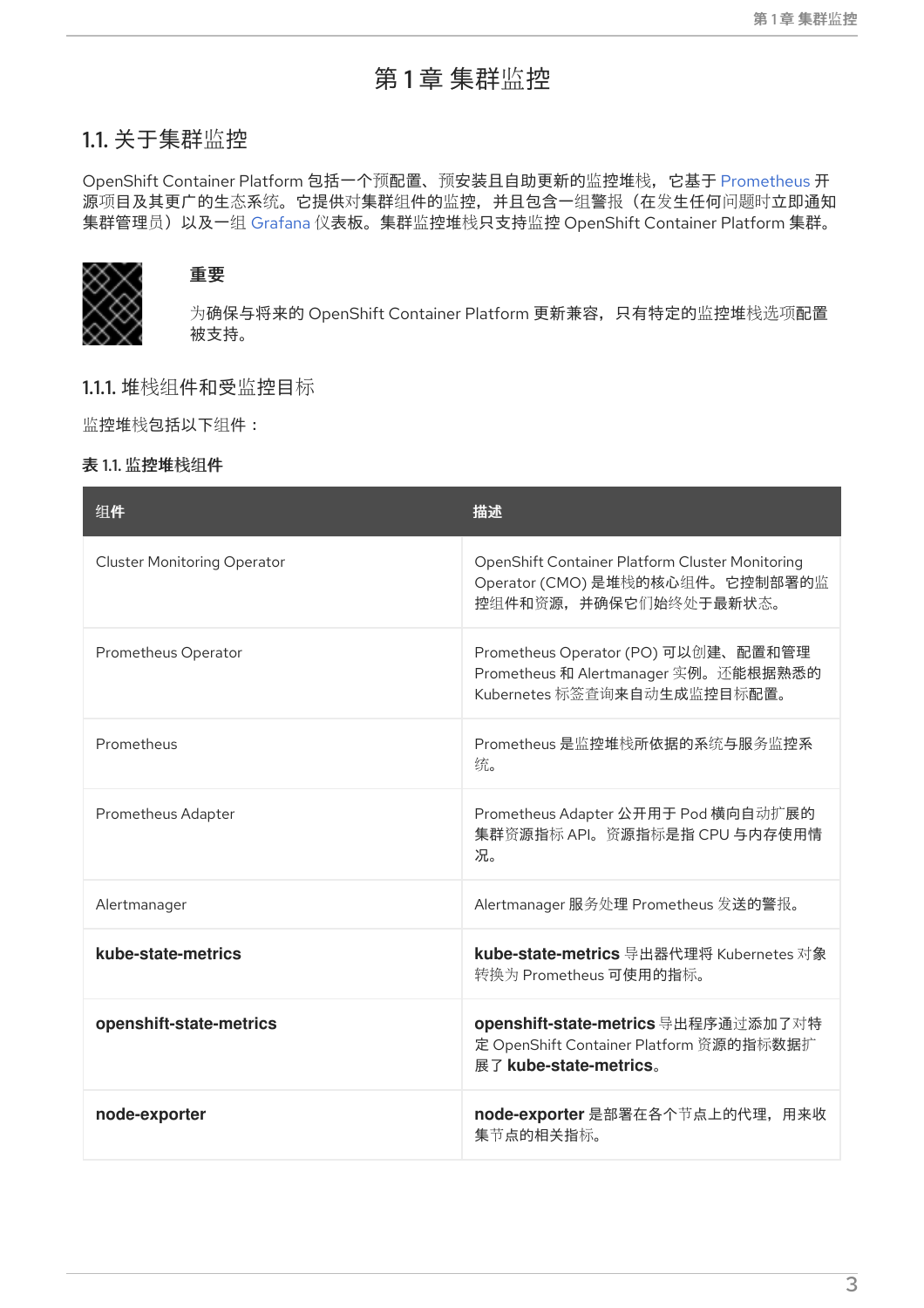| 组件             | 描述                                                                    |
|----------------|-----------------------------------------------------------------------|
| Thanos querier | Thanos Querier 可在单个多租户接口下启用聚合<br>(Aggregating)以及可选的重复集群和用户工作负载指<br>标。 |
| Grafana        | Grafana 分析平台提供用于分析和直观呈现指标的仪<br>表板。由监控堆栈提供的 Grafana 实例及其仪表板是<br>只读的。   |

监控堆栈的所有组件都由堆栈监控,并在 OpenShift Container Platform 更新时自动更新。

除了堆栈本身的组件外,监控堆栈还监控:

- CoreDNS
- Elasticsearch (如果安装了 Logging)
- etcd
- Fluentd(如果安装了 Logging)
- HAProxy
- 镜像 registry
- Kubelets
- Kubernetes apiserver
- Kubernetes 控制器管理器
- Kubernetes 调度程序
- Metering(如果安装了 Metering)
- OpenShift apiserver
- OpenShift 控制器管理器
- Operator Lifecycle Manager (OLM)
- **•** Telemeter Client



## 注意

每个 OpenShift Container Platform 组件负责自己的监控配置。对于组件监控的问题,请 在 Bugzilla 中针对具体组件(而非常规的监控组件)创建一个程序错误报告。

其他 OpenShift Container Platform 框架组件也可能会公开指标。如需详细信息,请参阅相应的文档。

## 1.1.2. 后续步骤

## [配置](https://access.redhat.com/documentation/en-us/openshift_container_platform/4.4/html-single/monitoring/#configuring-the-monitoring-stack)监控堆栈。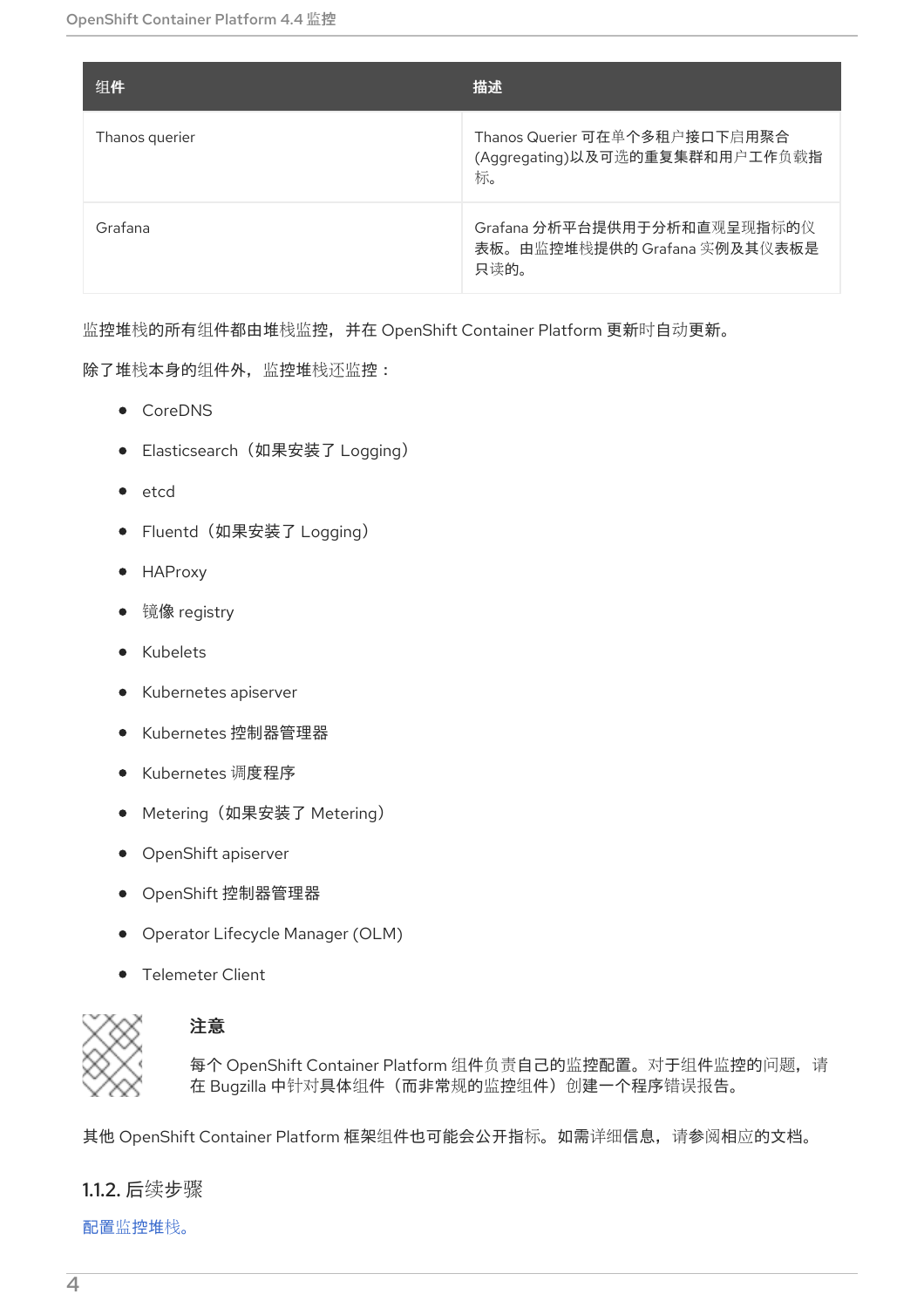## <span id="page-8-0"></span>1.2. 配置监控堆栈

在 OpenShift Container Platform 4 之前,Prometheus Cluster Monitoring 堆栈是通过 Ansible 清单文件 配置的。为此,堆栈公开了一小部分可用配置选项作为 Ansible 的变量。您需要在安装 OpenShift Container Platform 前配置该堆栈。

在 OpenShift Container Platform 4 中,Ansible 不再是安装 OpenShift Container Platform 的主要方法。 安装之前,安装程序只提供非常少的配置选项。大多数 OpenShift 框架组件(包括 Prometheus Cluster Monitoring 堆栈)都在安装后进行配置。

本节介绍支持的配置,演示如何配置监控堆栈,并且展示几个常见的配置情景。

1.2.1. 先决条件

● 监控堆栈会带来额外的资源需求。请参考缩放 Cluster [Monitoring](https://access.redhat.com/documentation/en-us/openshift_container_platform/4.4/html-single/scalability_and_performance/#scaling-cluster-monitoring-operator) Operator 中的计算资源建议, 并验证您是否有充足的资源。

### 1.2.2. 维护和支持

若要配置 OpenShift Container Platform Monitoring, 支持的方式是使用本文中介绍的选项。请勿使用其 他配置,因为不受支持。各个 Prometheus 发行版本的配置范例可能会有所变化,只有掌握了所有可能的 配置,才能稳妥应对这样的配置变化。如果使用并非本节所描述的配置,您的更改可能会丢失,因为 cluster-monitoring-operator 会调节差异。根据设计,Operator 默认将一切还原到定义的状态。

明确不支持的情形包括:

- 在 **openshift-\*** 命名空间中创建额外的**ServiceMonitor** 对象。这会扩大集群监控 Prometheus 实 例抓取目标的范围,可能会造成无法考量的冲突和负载差异。这些因素可能会导致 Prometheus 设置不稳定。
- 创建非预期的 **ConfigMap** 对象或**PrometheusRule** 对象。这会导致集群监控 Prometheus 实例 包含额外的警报和记录规则。
- 修改堆栈的资源。Prometheus 监控堆栈确保其资源始终处于期望的状态。如果修改了资源,堆 栈会重置它们。
- 将堆栈资源用于其他目的。Prometheus Cluster Monitoring 堆栈所创建的资源并不是为了供任何 其他资源使用,因为不能保证向后兼容性。
- 使 Cluster Monitoring Operator 停止调节监控堆栈。
- 添加新的警报规则。
- 修改监控堆栈 Grafana 实例。

#### 1.2.3. 创建集群监控配置映射

要配置 OpenShift Container Platform 监控堆栈,您必须创建集群监控 **ConfigMap** 对象。

#### 先决条件

- 您可以使用具有 cluster-admin 角色的用户访问集群。
- 已安装 OpenShift CLI (oc)。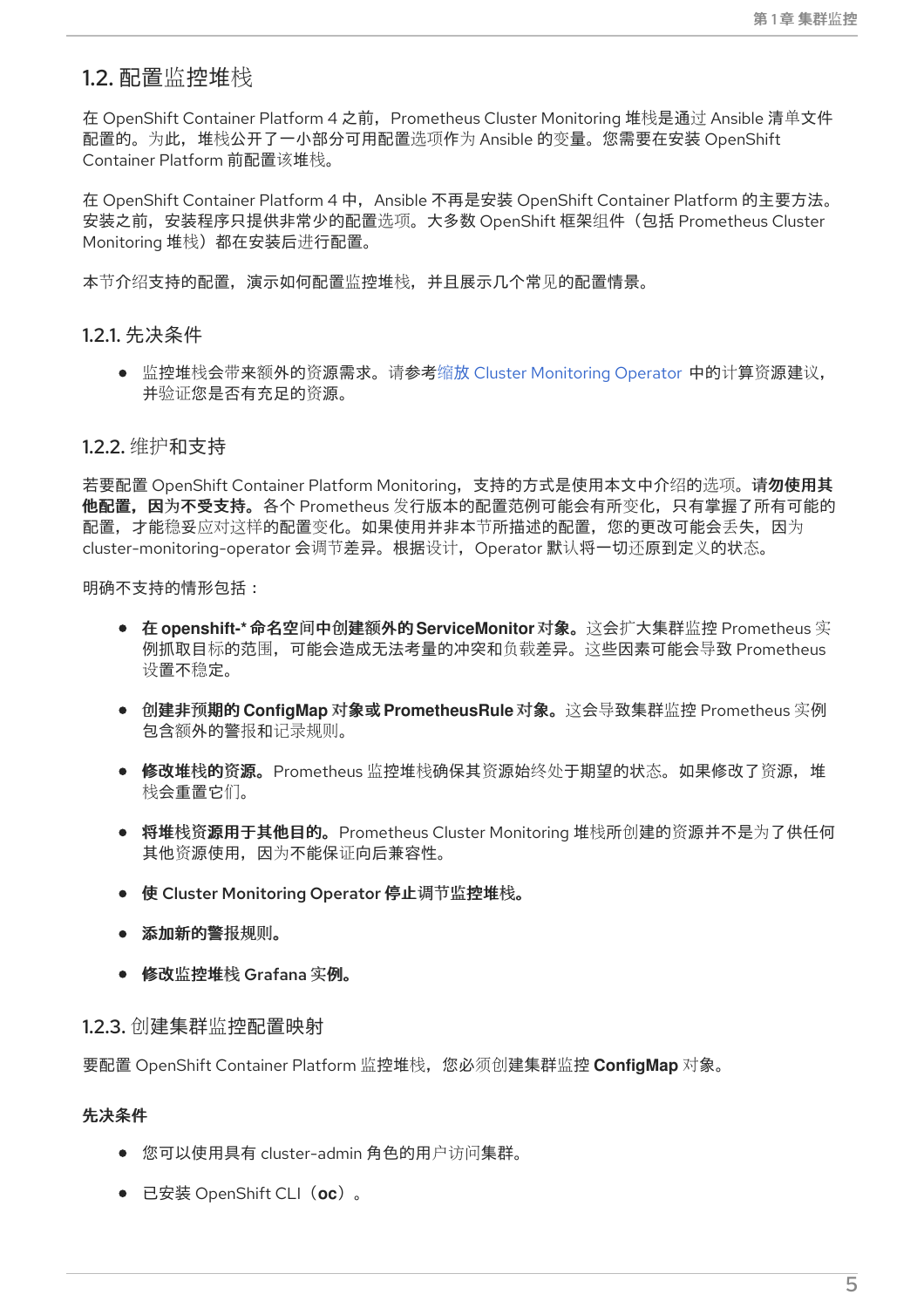## 流程

1. 检查 **cluster-monitoring-config ConfigMap** 对象是否存在:

\$ oc -n openshift-monitoring get configmap cluster-monitoring-config

- 2. 如果 **ConfigMap** 对象不存在:
	- a. 创建以下 YAML 清单。在本例中, 该文件名为 cluster-monitoring-config.yaml:

```
apiVersion: v1
kind: ConfigMap
metadata:
 name: cluster-monitoring-config
 namespace: openshift-monitoring
data:
 config.yaml: |
```
b. 应用配置以创建 **ConfigMap** 对象:



## 1.2.4. 配置集群监控堆栈

您可以使用配置映射配置 Prometheus Cluster Monitoring 堆栈。配置映射配置 Cluster Monitoring Operator,后者配置堆栈的组件。

## 先决条件

- 您可以使用具有 **cluster-admin** 角色的用户访问集群。
- 已安装 OpenShift CLI (oc)。
- 您已创建 **cluster-monitoring-config ConfigMap** 对象。

#### 流程

1. 编辑 **cluster-monitoring-config ConfigMap** 对象:

\$ oc -n openshift-monitoring edit configmap cluster-monitoring-config

2. 将您的配置以键值对 **<component\_name>: <component\_configuration>** 的形式放到 **data/config.yaml** 下:

```
apiVersion: v1
kind: ConfigMap
metadata:
 name: cluster-monitoring-config
 namespace: openshift-monitoring
data:
 config.yaml: |
  <component>:
   <configuration_for_the_component>
```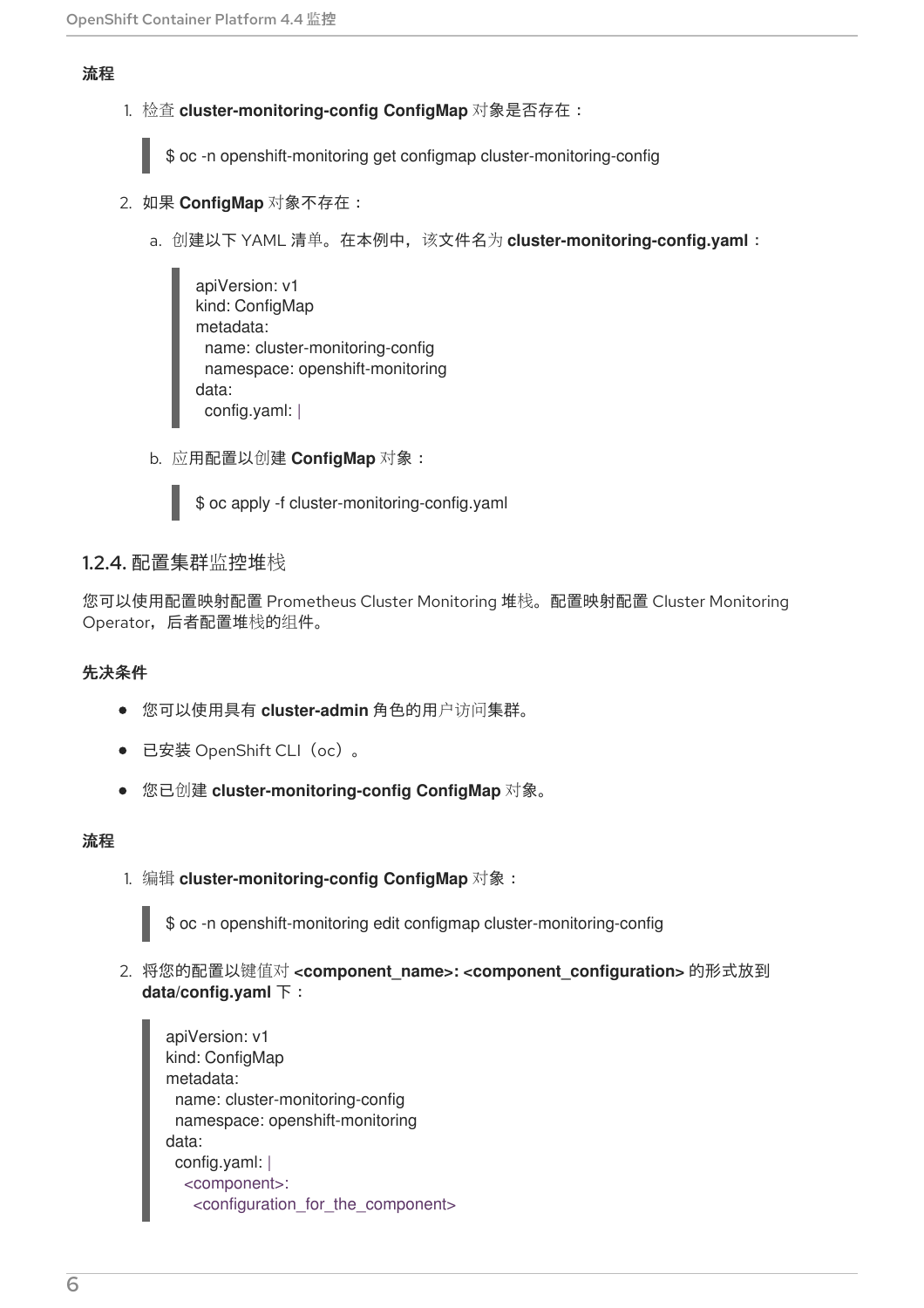相应地替换 **<component>** 和 **<configuration\_for\_the\_component>**。

例如,创建此 ConfigMap 对象来为 Prometheus 配置持久性卷声明 (PVC):

| apiVersion: v1                                                           |  |
|--------------------------------------------------------------------------|--|
| kind: ConfigMap                                                          |  |
| metadata:                                                                |  |
| name: cluster-monitoring-config                                          |  |
| namespace: openshift-monitoring                                          |  |
| data:                                                                    |  |
| config.yaml: $ $                                                         |  |
| prometheusK8s:                                                           |  |
| volumeClaimTemplate: spec: storageClassName: fast volumeMode: Filesystem |  |
| resources: requests: storage: 40Gi                                       |  |

此处的 prometheusK8s 定义 Prometheus 组件,后面几行则定义其配置。

3. 保存文件以使改变生效。受新配置影响的 Pod 会自动重启。

#### 其他资源

请参阅创建集群监[控配置映射以](https://access.redhat.com/documentation/en-us/openshift_container_platform/4.4/html-single/monitoring/#creating-cluster-monitoring-configmap_configuring-monitoring)了解如何创建 **cluster-monitoring-config ConfigMap** 对象。

## 1.2.5. 可配置的监控组件

下表显示了您可以配置的监控组件,以及配置映射中用来指定这些组件的键:

#### 表 1.2. 可配置的监控组件

| 组件                      | 键                     |
|-------------------------|-----------------------|
| Prometheus Operator     | prometheusOperator    |
| Prometheus              | prometheusK8s         |
| Alertmanager            | alertmanagerMain      |
| kube-state-metrics      | kubeStateMetrics      |
| openshift-state-metrics | openshiftStateMetrics |
| Grafana                 | grafana               |
| <b>Telemeter Client</b> | telemeterClient       |
| Prometheus Adapter      | k8sPrometheusAdapter  |

在以上列表中,只有 Prometheus 和 Alertmanager 有许多配置选项。所有其他组件通常仅提供 **nodeSelector** 字段,用于部署到指定节点。

## 1.2.6. 将监控组件移到其他节点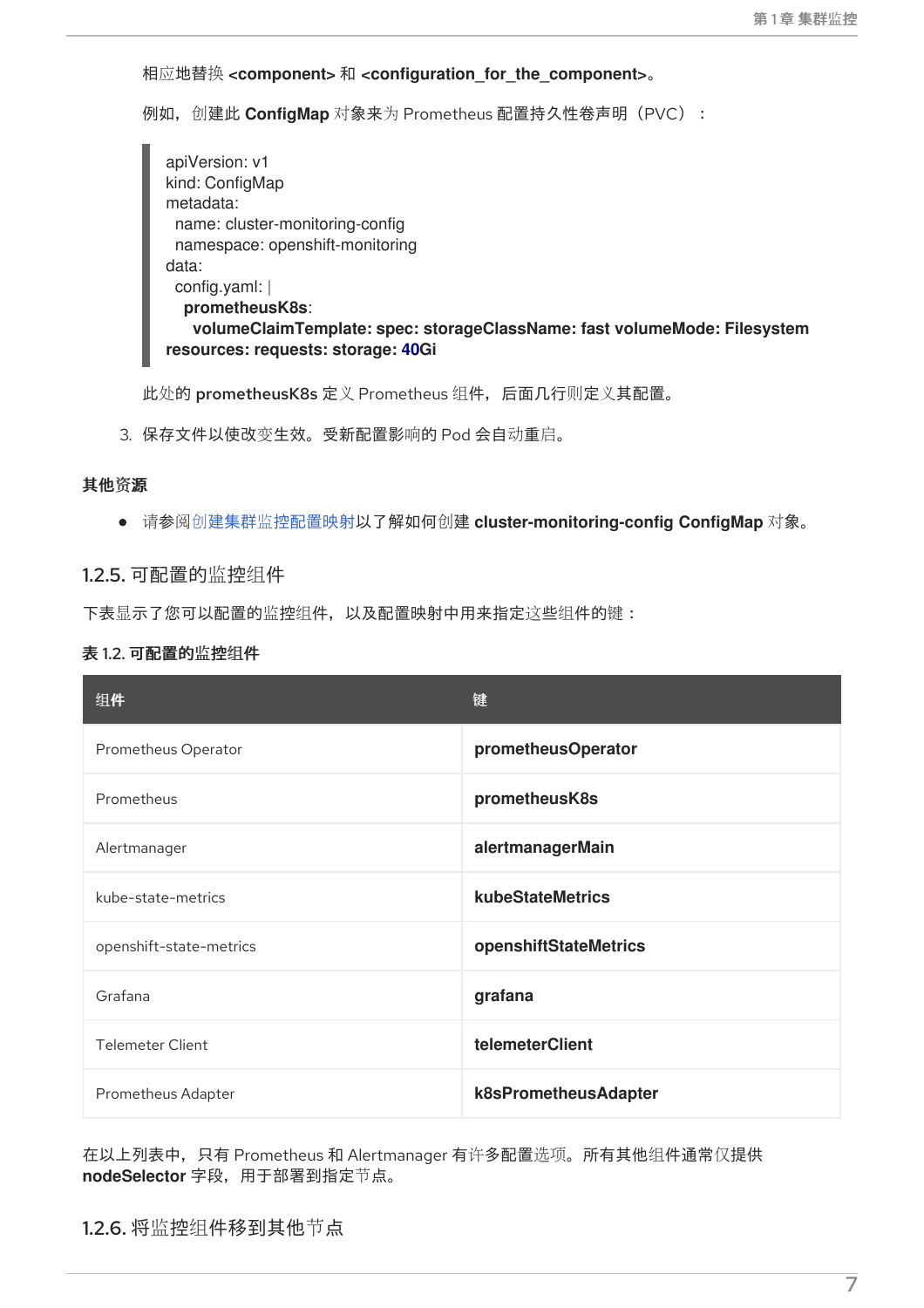您可以将任何监控堆栈组件移到特定的节点。

## 先决条件

- 您可以使用具有 **cluster-admin** 角色的用户访问集群。
- 已安装 OpenShift CLI (oc)。
- 您已创建 **cluster-monitoring-config ConfigMap** 对象。

## 流程

1. 编辑 **cluster-monitoring-config ConfigMap** 对象:

\$ oc -n openshift-monitoring edit configmap cluster-monitoring-config

2. 在 **data/config.yaml** 下为组件指定 **nodeSelector** 约束:

apiVersion: v1 kind: ConfigMap metadata: name: cluster-monitoring-config namespace: openshift-monitoring data: config.yaml: | <component>: nodeSelector: <node\_key>: <node\_value> <node\_key>: <node\_value> <...>

相应地替换 **<component>**,并将 **<node\_key>: <node\_value>** 替换为用于指定目标节点的键值 对映射。通常只使用一个键值对。

组件只能在以各个指定键值对作为标签的节点上运行。节点也可以有附加标签。

例如,要将组件移到具有 **foo: bar** 标签的节点上,请使用:

apiVersion: v1 kind: ConfigMap metadata: name: cluster-monitoring-config namespace: openshift-monitoring data: config.yaml: | prometheusOperator: nodeSelector: foo: bar prometheusK8s: nodeSelector: foo: bar alertmanagerMain: nodeSelector: foo: bar kubeStateMetrics: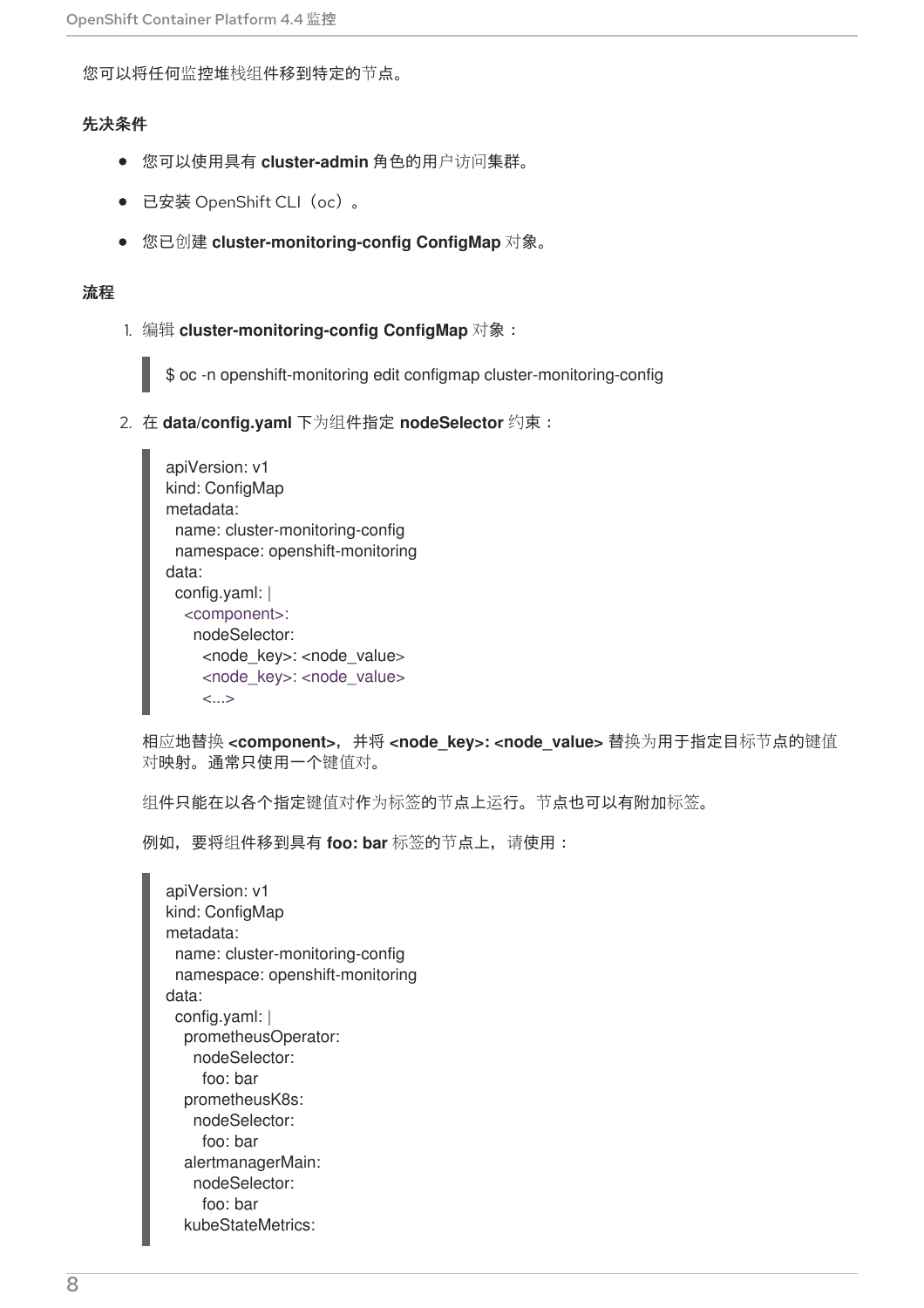nodeSelector: foo: bar grafana: nodeSelector: foo: bar telemeterClient: nodeSelector: foo: bar k8sPrometheusAdapter: nodeSelector: foo: bar openshiftStateMetrics: nodeSelector: foo: bar

3. 保存文件以使改变生效。受新配置影响的组件会自动移到新节点上。

#### 其他资源

- 请参阅创建集群监[控配置映射以](https://access.redhat.com/documentation/en-us/openshift_container_platform/4.4/html-single/monitoring/#creating-cluster-monitoring-configmap_configuring-monitoring)了解如何创建 **cluster-monitoring-config ConfigMap** 对象。
- 如需了解更多有关使用节点选择器的信息,请参阅使用节点选择[器在特定](https://access.redhat.com/documentation/en-us/openshift_container_platform/4.4/html-single/nodes/#nodes-scheduler-node-selectors)节点上放置 pod。
- 参阅 [Kubernetes](https://kubernetes.io/docs/concepts/configuration/assign-pod-node/#nodeselector) 文档来详细了解 **nodeSelector** 约束。

1.2.7. 为监控组件分配容忍(tolerations)

您可以为任何监控堆栈组件分配容忍,以便将其移到污点。

## 先决条件

- 您可以使用具有 **cluster-admin** 角色的用户访问集群。
- 已安装 OpenShift CLI (oc)。
- 您已创建 **cluster-monitoring-config ConfigMap** 对象。

#### 流程

1. 编辑 **cluster-monitoring-config ConfigMap** 对象:

\$ oc -n openshift-monitoring edit configmap cluster-monitoring-config

2. 为组件指定 **tolerations**:

```
apiVersion: v1
kind: ConfigMap
metadata:
 name: cluster-monitoring-config
 namespace: openshift-monitoring
data:
 config.yaml: |
  <component>:
   tolerations:
     <toleration_specification>
```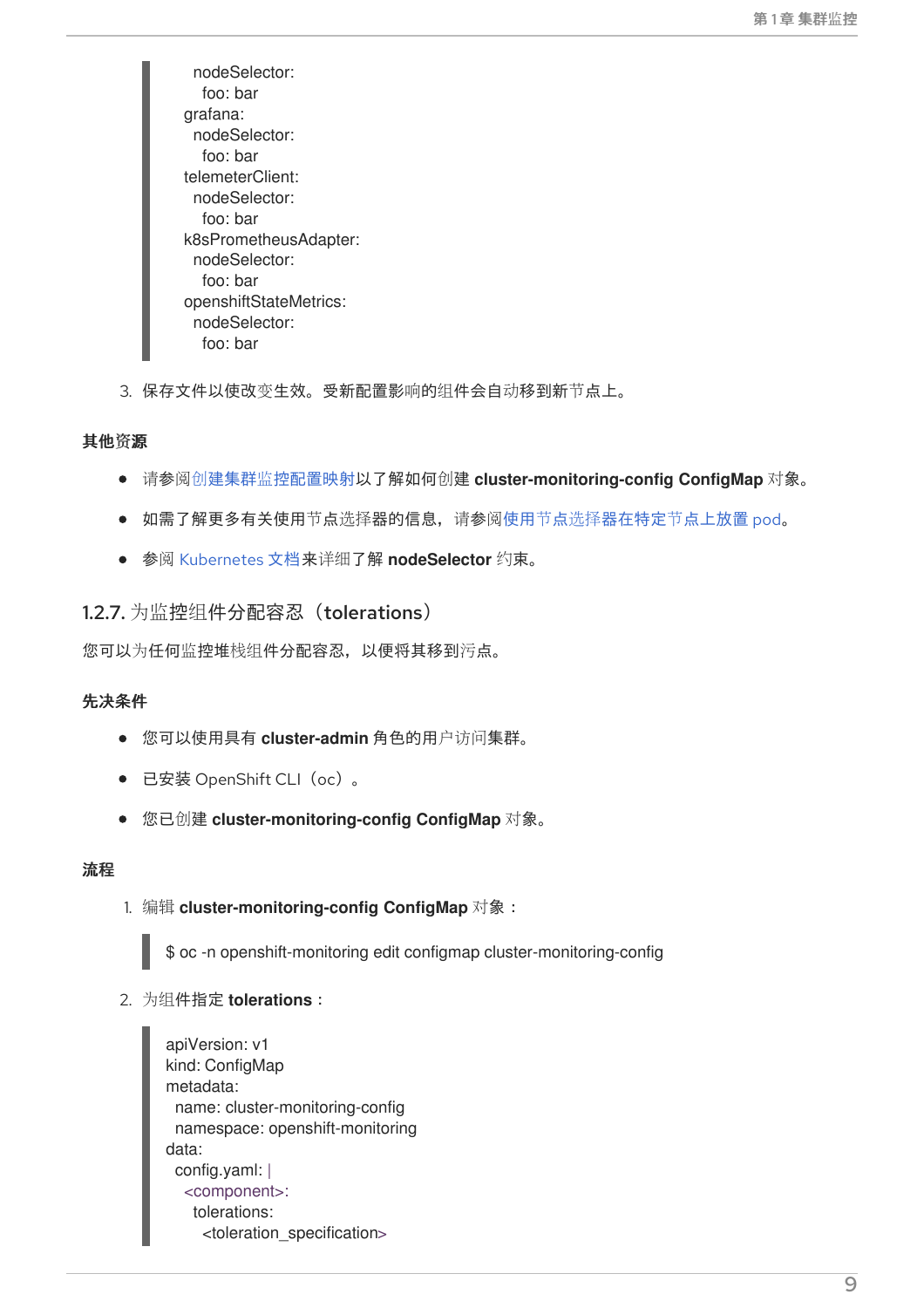$\overline{a}$ 

相应地替换 **<component>** 和 **<toleration\_specification>**。

例如,**oc adm taint nodes node1 key1=value1:NoSchedule** 污点可以防止调度程序将 Pod 放 置到 **foo: bar** 节点中。要让 **alertmanagerMain** 组件忽略这个污点并且照常将 **alertmanagerMain** 放置到 **foo: bar**,请使用以下容忍:

apiVersion: v1 kind: ConfigMap metadata: name: cluster-monitoring-config namespace: openshift-monitoring data: config.yaml: | alertmanagerMain: nodeSelector: foo: bar **tolerations: - key: "key1" operator: "Equal" value: "value1" effect: "NoSchedule"**

3. 保存文件以使改变生效。这样就会自动应用新组件放置配置。

#### 其他资源

- 请参阅创建集群监[控配置映射以](https://access.redhat.com/documentation/en-us/openshift_container_platform/4.4/html-single/monitoring/#creating-cluster-monitoring-configmap_configuring-monitoring)了解如何创建 **cluster-monitoring-config ConfigMap** 对象。
- 参阅 [OpenShift](https://access.redhat.com/documentation/en-us/openshift_container_platform/4.4/html-single/nodes/#nodes-scheduler-taints-tolerations) Container Platform 文档中有关污点和容忍的内容。
- 参阅 [Kubernetes](https://kubernetes.io/docs/concepts/configuration/taint-and-toleration/) 文档中有关污点和容忍的内容。

## 1.2.8. 配置持久性存储

如果使用持久性存储运行集群监控,您的指标将保存在持久性卷(PV)中,并可在 Pod 重新启动或重新 创建后保留。如果您需要预防指标或警报数据丢失,这是理想方案。在生产环境中,强烈建议配置持久性 存储。由于 IO 需求很高,使用本地存储颇有优势。



## 重要

请参阅建议[的可配置存](https://access.redhat.com/documentation/en-us/openshift_container_platform/4.4/html-single/scalability_and_performance/#recommended-configurable-storage-technology_persistent-storage)储技术。

1.2.9. 先决条件

- 分配充足的专用本地持久性存储,以确保磁盘不会被填满。您需要的存储量取决于 Pod 的数目。 如需有关持久性存储系统要求的信息,请参阅 [Prometheus](https://access.redhat.com/documentation/en-us/openshift_container_platform/4.4/html-single/scalability_and_performance/#prometheus-database-storage-requirements) 数据库存储要求。
- 确保持久性卷 (PV) 已准备好以供持久性卷声明 (PVC) 使用,每个副本一个 PV。由于 Prometheus 有两个副本并且 Alertmanager 有三个副本,因此您需要五个 PV 来支持整个监控堆 栈。PV 应该从 Local Storage Operator 中提供。如果启用了动态置备的存储,则这项要求不适 用。
- 使用块存储类型。
- [配置本地持久性存](https://access.redhat.com/documentation/en-us/openshift_container_platform/4.4/html-single/storage/#persistent-storage-using-local-volume)储。

## 1.2.9.1. 配置本地持久性卷声明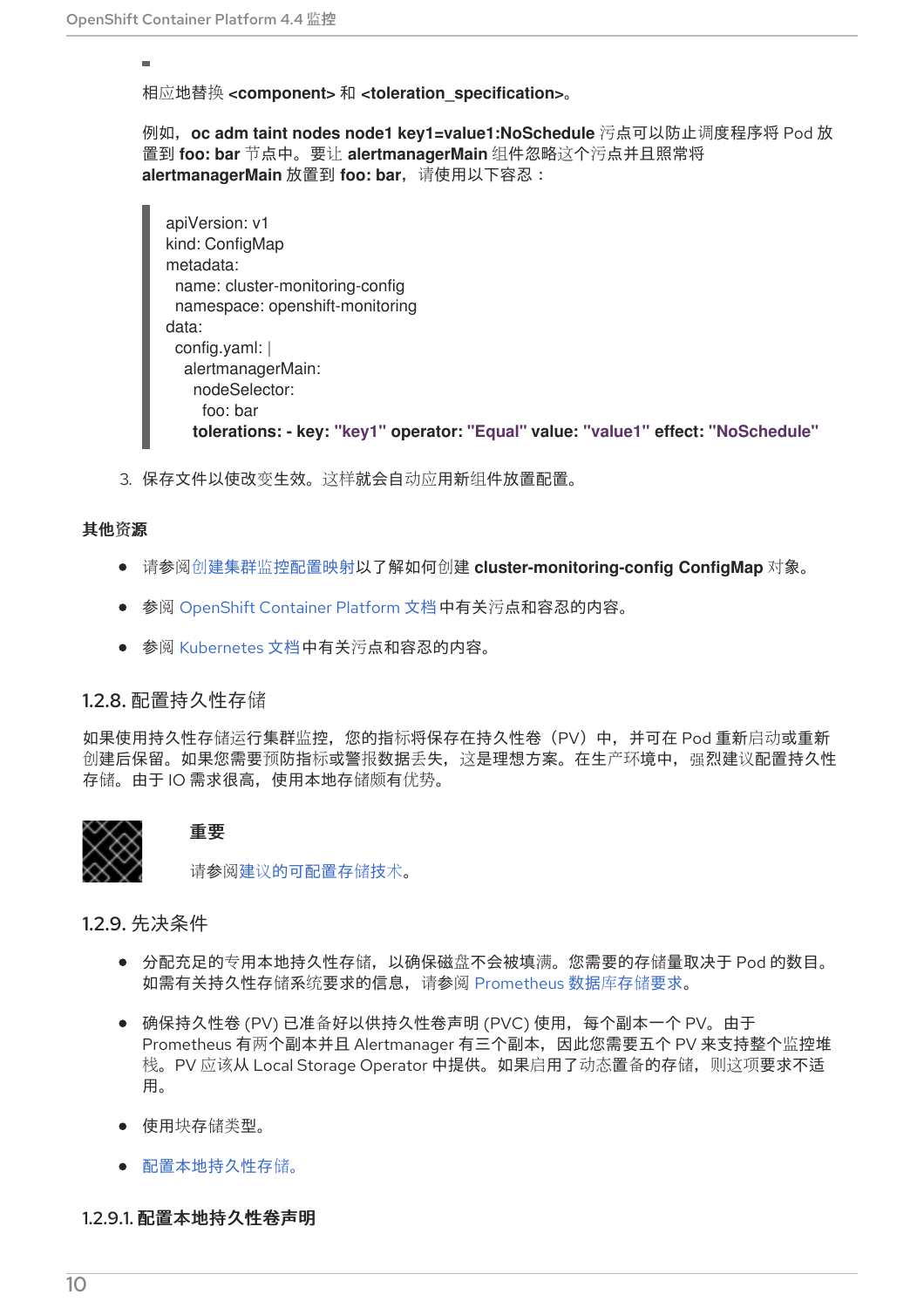要让 Prometheus 或 Alertmanager 使用持久性卷 (PV),您首先必须配置持久性卷声明 (PVC)。

## 先决条件

- 您可以使用具有 **cluster-admin** 角色的用户访问集群。
- 已安装 OpenShift CLI (oc)。
- 您已创建 **cluster-monitoring-config ConfigMap** 对象。

#### 流程

1. 编辑 **cluster-monitoring-config ConfigMap** 对象:

\$ oc -n openshift-monitoring edit configmap cluster-monitoring-config

2. 将组件的 PVC 配置放在 **data/config.yaml** 下:

apiVersion: v1 kind: ConfigMap metadata: name: cluster-monitoring-config namespace: openshift-monitoring data: config.yaml: | <component>: volumeClaimTemplate: metadata: name: <PVC\_name\_prefix> spec: storageClassName: <storage\_class> resources: requests: storage: <amount\_of\_storage>

如需有关如何指定 **[volumeClaimTemplate](https://kubernetes.io/docs/concepts/storage/persistent-volumes/#persistentvolumeclaims)** 的信息,请参阅 Kubernetes 文档中与 PersistentVolumeClaim 相关的内容。

例如,若要配置一个 PVC 来声明用于 Prometheus 的本地持久性存储,请使用:

```
apiVersion: v1
kind: ConfigMap
metadata:
 name: cluster-monitoring-config
 namespace: openshift-monitoring
data:
 config.yaml: |
  prometheusK8s:
   volumeClaimTemplate:
    metadata:
     name: localpvc
    spec:
     storageClassName: local-storage
```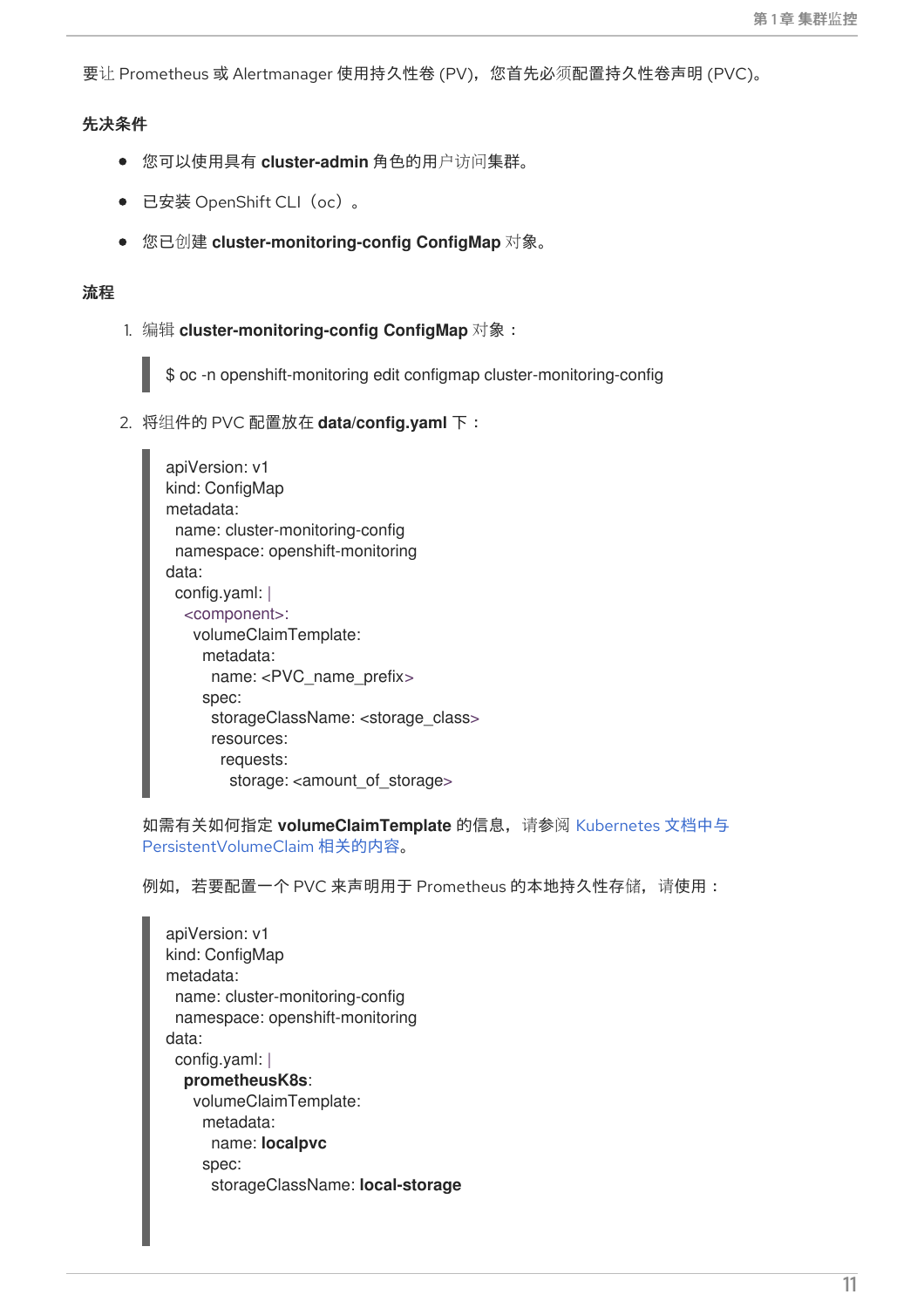

3. 保存文件以使改变生效。受新配置影响的 Pod 会自动重启,并且应用新的存储配置。

#### 1.2.9.2. 修改 Prometheus 指标数据的保留时间

默认情况下, Prometheus Cluster Monitoring 堆栈将 Prometheus 数据的保留时间配置为 15 天。您可以 修改保留时间来更改将在多久后删除数据。

## 先决条件

- 您可以使用具有 **cluster-admin** 角色的用户访问集群。
- 已安装 OpenShift CLI (oc)。
- 您已创建 **cluster-monitoring-config ConfigMap** 对象。

#### 流程

1. 编辑 **cluster-monitoring-config ConfigMap** 对象:

\$ oc -n openshift-monitoring edit configmap cluster-monitoring-config

2. 将保留时间配置放在 **data/config.yaml** 下:

apiVersion: v1 kind: ConfigMap metadata: name: cluster-monitoring-config namespace: openshift-monitoring data: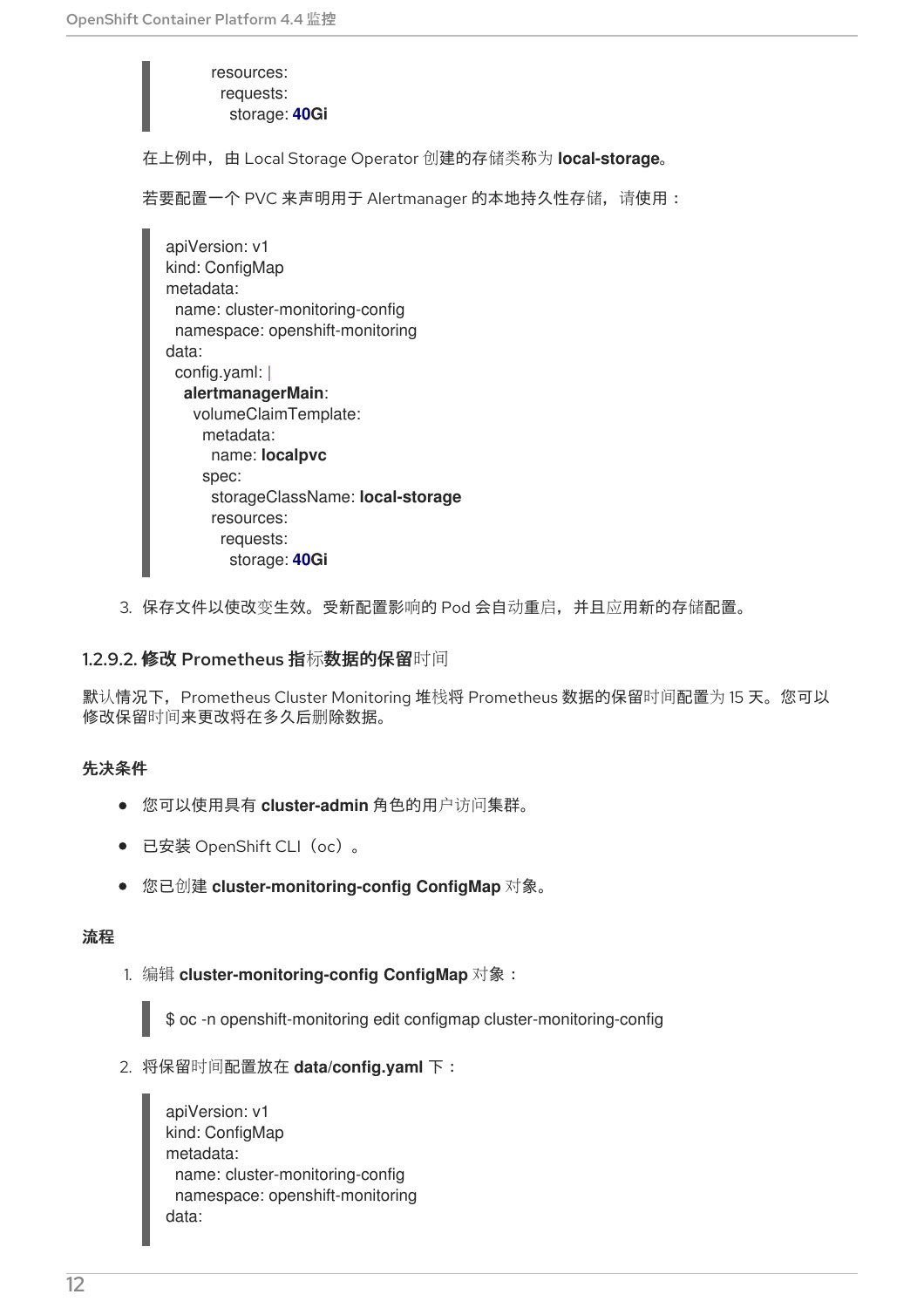config.yaml: | prometheusK8s: retention: <time\_specification>

将 **<time\_specification>** 替换为一个数字,后面紧跟 **ms**(毫秒)、**s**(秒)、**m**(分 钟)、**h**(小时)、**d**(天)、**w**(周)或 **y**(年)。

例如,若要将保留时间配置为 24 小时,请使用:

apiVersion: v1 kind: ConfigMap metadata: name: cluster-monitoring-config namespace: openshift-monitoring data: config.yaml: | prometheusK8s: retention: **24h**

3. 保存文件以使改变生效。受新配置影响的 Pod 会自动重启。

#### 其他资源

- 请参阅创建集群监[控配置映射以](https://access.redhat.com/documentation/en-us/openshift_container_platform/4.4/html-single/monitoring/#creating-cluster-monitoring-configmap_configuring-monitoring)了解如何创建 **cluster-monitoring-config ConfigMap** 对象。
- [了解持久性存](https://access.redhat.com/documentation/en-us/openshift_container_platform/4.4/html-single/storage/#understanding-persistent-storage)储
- 优[化存](https://access.redhat.com/documentation/en-us/openshift_container_platform/4.4/html-single/scalability_and_performance/#optimizing-storage)储

## 1.2.10. 配置 Alertmanager

Prometheus Alertmanager 是管理传入警报的组件, 其包括:

- 静默警报
- 禁止警报
- 聚合警报
- 可靠数据去重警报
- 分组警报
- 使用电子邮件、PagerDuty 和 HipChat 等接收工具以通知形式发送分组警报

## 1.2.10.1. Alertmanager 默认配置

OpenShift Container Platform Monitoring Alertmanager 集群的默认配置如下:

global: resolve\_timeout: 5m route: group\_wait: 30s group\_interval: 5m repeat\_interval: 12h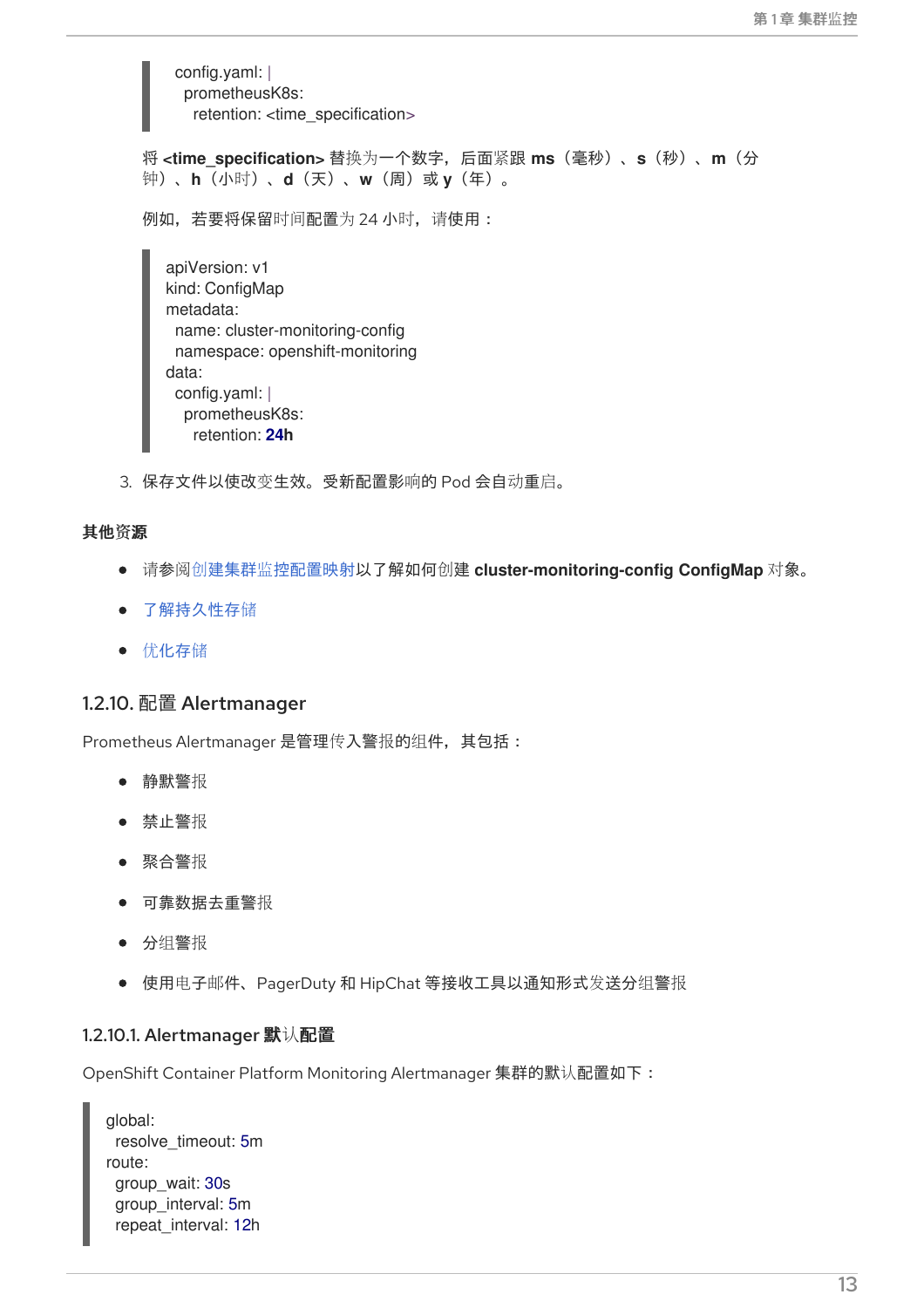receiver: default routes: - match:

alertname: Watchdog repeat\_interval: 5m receiver: watchdog receivers:

- name: default

- name: watchdog

OpenShift Container Platform 监控功能附带 Watchdog 警报,它会持续触发。Alertmanager 重复向通知 提供程序发送 Watchdog 警报通知,例如: PagerDuty。此提供程序通常会在管理员停止收到 Watchdog 警告时通知管理员。这种机制有助于确保 Prometheus 的继续操作以及 Alertmanager 和通知提供程序之 间的持续通信。

## 1.2.10.2. 应用自定义 Alertmanager 配置

您可以通过编辑 **openshift-monitoring** 命名空间中的 **alertmanager-main** secret,覆盖默认的 Alertmanager 配置。

## 先决条件

安装了用来处理 JSON 数据的 **jq** 工具

## 流程

1. 将当前活跃的 Alertmanager 配置输出到 **alertmanager.yaml** 文件:

\$ oc -n openshift-monitoring get secret alertmanager-main --template='{{ index .data "alertmanager.yaml" }}' |base64 -d > alertmanager.yaml

2. 将 **alertmanager.yaml** 文件中的配置改为您的新配置:

<span id="page-17-2"></span><span id="page-17-1"></span><span id="page-17-0"></span>

| global:<br>resolve_timeout: 5m<br>route:<br>group_wait: 30s<br>group_interval: 5m<br>repeat_interval: 12h<br>receiver: default<br>routes:<br>- match:<br>alertname: Watchdog<br>repeat interval: 5m<br>receiver: watchdog<br>- match:<br>service: <your_service><br/>routes:<br/>- match:<br/><your_matching_rules> 2<br/>receiver: <receiver> 3<br/>receivers:</receiver></your_matching_rules></your_service> |
|-----------------------------------------------------------------------------------------------------------------------------------------------------------------------------------------------------------------------------------------------------------------------------------------------------------------------------------------------------------------------------------------------------------------|
| - name: default                                                                                                                                                                                                                                                                                                                                                                                                 |
|                                                                                                                                                                                                                                                                                                                                                                                                                 |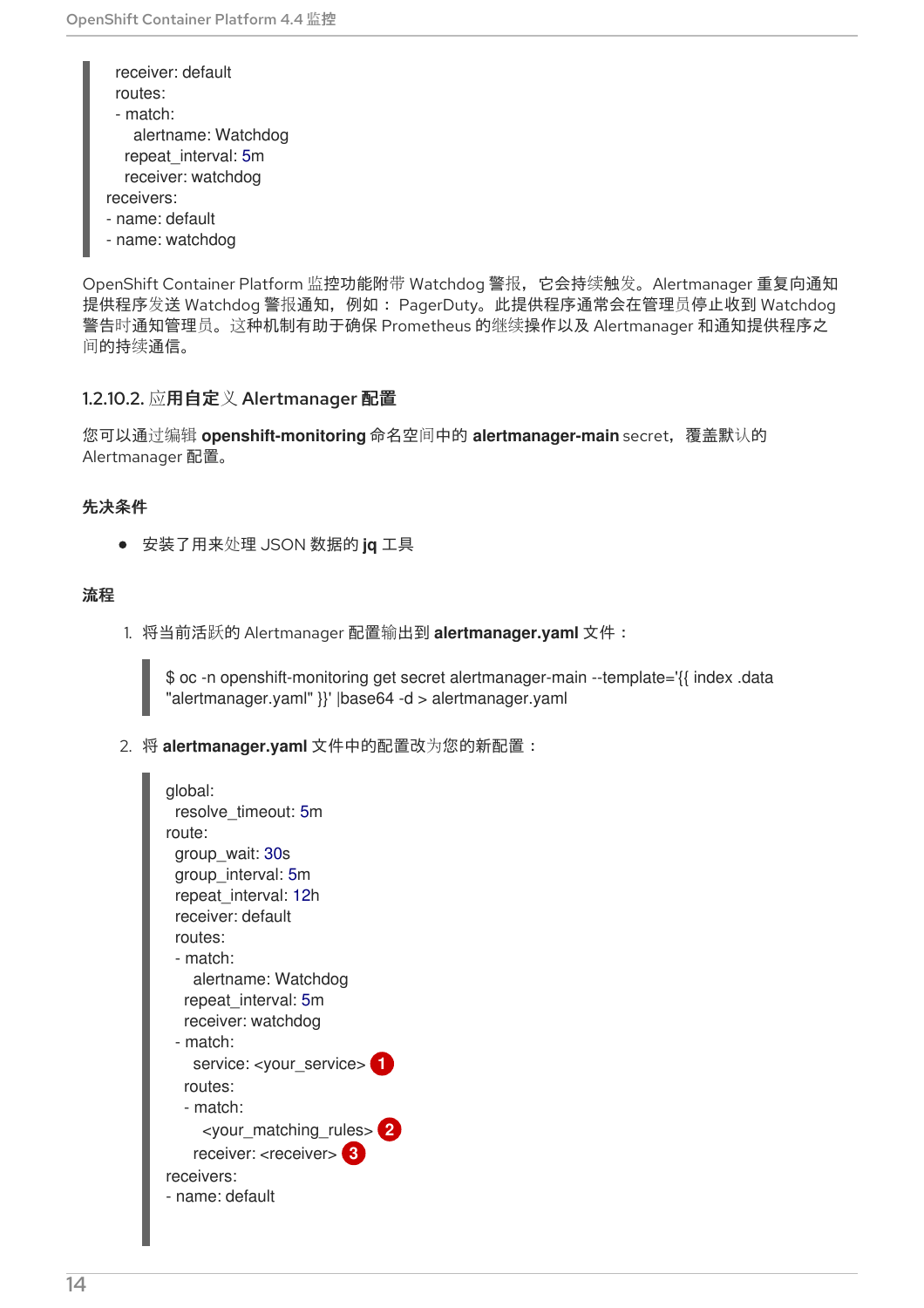[1](#page-17-0) [2](#page-17-1) [3](#page-17-2) **service** 指定触发警报的服务。 **<your\_matching\_rules>** 指定目标警报。 **receiver** 指定用于该警报的接收器。 例如,以下列表配置用于通知的 PagerDuty: - name: watchdog - name: <receiver> <receiver\_configuration> global: resolve\_timeout: 5m route: group\_wait: 30s group\_interval: 5m repeat\_interval: 12h receiver: default routes: - match: alertname: Watchdog repeat\_interval: 5m receiver: watchdog **- match: service: example-app routes: - match: severity: critical receiver: teamfrontend-page** receivers: - name: default - name: watchdog **- name: team-frontend-page pagerduty\_configs: - service\_key: "***your-key***"**

采用此配置时,由 example-app 服务触发的、严重性为 critical 的警报将使用 team-frontend**page** 接收器发送;即,这些警报将传给选定人员。

3. 应用文件中的新配置:

\$ oc -n openshift-monitoring create secret generic alertmanager-main --fromfile=alertmanager.yaml --dry-run -o=yaml | oc -n openshift-monitoring replace secret -filename=-

## 其他资源

- 参阅 [PagerDuty](https://www.pagerduty.com/) 官方网站来进一步了解 PagerDuty。
- **参阅 PagerDuty [Prometheus](https://www.pagerduty.com/docs/guides/prometheus-integration-guide/) 集成指南来学习如何检索 service\_key。**
- 参阅 [Alertmanager](https://prometheus.io/docs/alerting/configuration/) 配置来配置通过不同警报接收器发送警报。

## 1.2.10.3. 警报规则

OpenShift Container Platform Cluster Monitoring 默认附带一组预定义的警报规则。

请注意: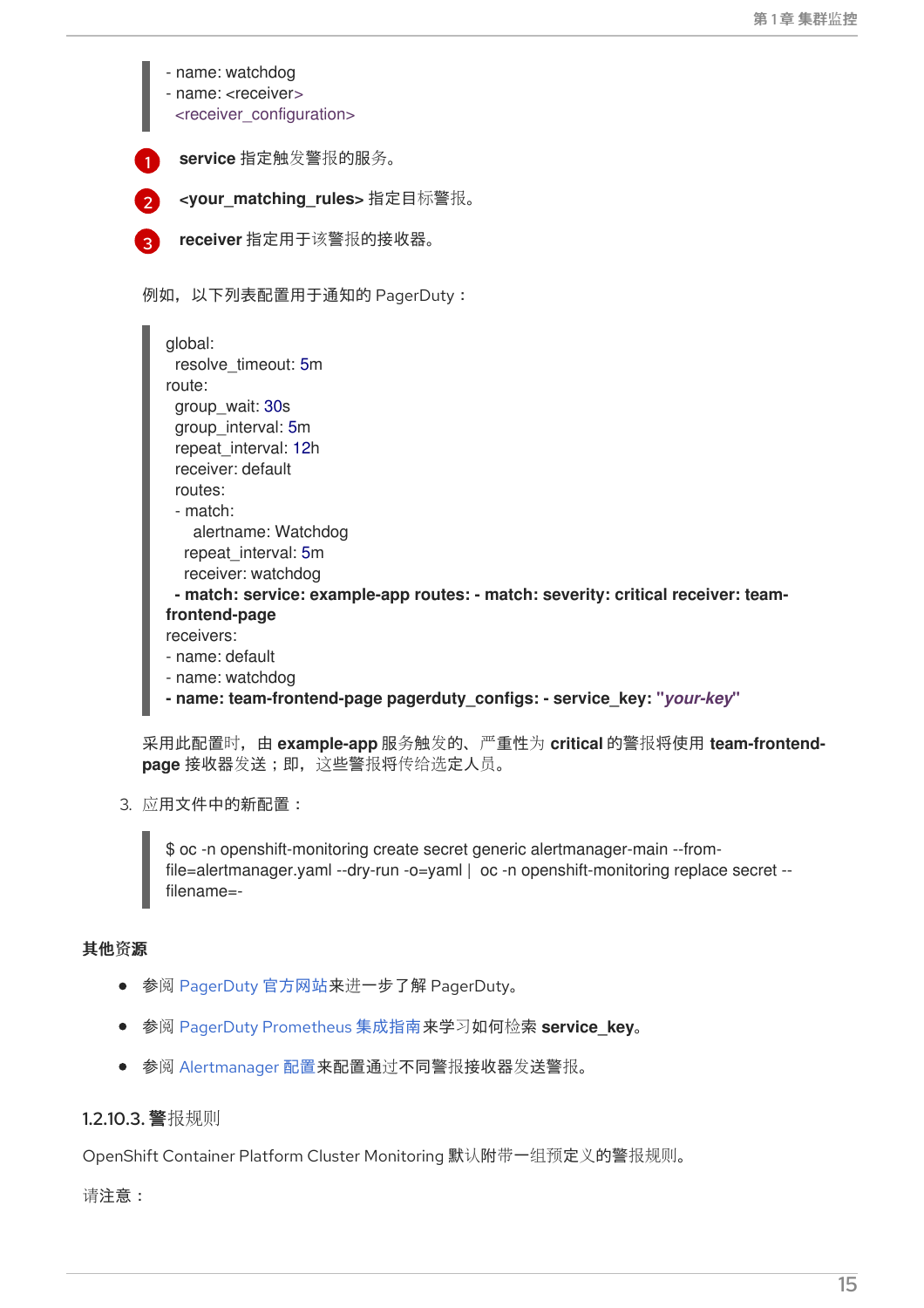- 默认的警报规则专门用于 OpenShift Container Platform 集群, 别无它用。例如, 您可以获得集 群中持久性卷的警报,但不会获得自定义命名空间中持久性卷的警报。
- 目前无法添加自定义警报规则。
- 有些警报规则的名称相同。这是有意设计的。它们发送关于同一事件但具有不同阈值和/或不同严 重性的警报。
- 在禁止规则中,触发较高的严重性时会禁止较低严重性。  $\bullet$

## 1.2.10.4. 列出起作用的警报规则

您可以列出当前应用到集群的警报规则。

## 流程

1. 配置所需的端口转发:

\$ oc -n openshift-monitoring port-forward svc/prometheus-operated 9090

2. 获取包含作用中警报规则及其属性的 JSON 对象:

\$ curl -s http://localhost:9090/api/v1/rules | jq '[.data.groups[].rules[] | select(.type=="alerting")]'

```
输出示例
```

```
\lceil{
  "name": "ClusterOperatorDown",
  "query": "cluster_operator_up{job=\"cluster-version-operator\"} == 0",
  "duration": 600,
  "labels": {
   "severity": "critical"
  },
  "annotations": {
    "message": "Cluster operator {{ $labels.name }} has not been available for 10 mins.
Operator may be down or disabled, cluster will not be kept up to date and upgrades will not be
possible."
  },
  "alerts": [],
  "health": "ok",
  "type": "alerting"
```

```
{
 "name": "ClusterOperatorDegraded",
```
## 其他资源

另请参阅 [Alertmanager](https://prometheus.io/docs/alerting/alertmanager/) 文档。

1.2.11. 后续步骤

},

...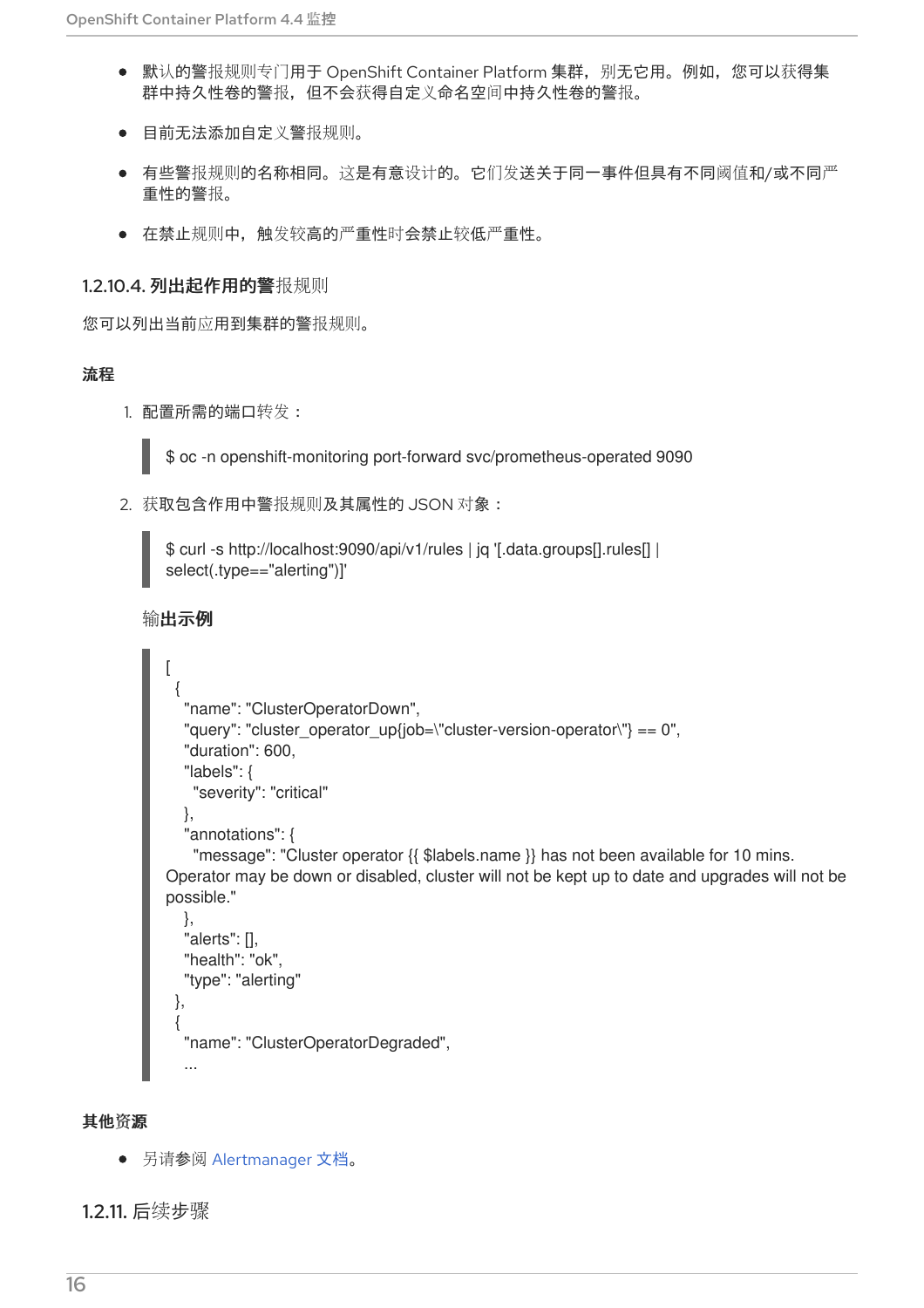- $\bullet$ [管理集群警](https://access.redhat.com/documentation/en-us/openshift_container_platform/4.4/html-single/monitoring/#managing-cluster-alerts)报。
- 了解远[程健康](https://access.redhat.com/documentation/en-us/openshift_container_platform/4.4/html-single/support/#opting-out-remote-health-reporting_opting-out-remote-health-reporting)报告,如果需要,可以选择停用它。

## <span id="page-20-0"></span>1.3. 管理集群警报

OpenShift Container Platform 4.4 为 Alertmanager 提供了一个 Web 界面, 供您用于管理警报。本节演 示如何使用 Alerting UI。

## 1.3.1. Alerting UI 的内容

本节演示并说明 Alerting UI 的内容,该 UI 是 Alertmanager 的 Web 界面。

Alerting UI 主要有三个页面, 即 Alerts、Silences 和 YAML 页面。

若要访问 Alerts 页面, 可在 OpenShift Container Platform Web 控制台中点击 Monitoring → Alerting → Alerts。

| OperatorHub<br>Operator Management | Alerts Alertmanager UIL                                                                                                                    |                                                |                        |
|------------------------------------|--------------------------------------------------------------------------------------------------------------------------------------------|------------------------------------------------|------------------------|
| Workloads                          | Alerts help notify you when certain conditions in your environment are met. Learn more about how alerts are configured.                    |                                                |                        |
| Networking                         |                                                                                                                                            |                                                | Filter Alerts by name  |
| Storage                            | Ø<br>3 Firing<br>0 Silenced<br>4 Pending<br>59 Not Firing<br>Select All Filters                                                            |                                                | 3 of 66 Items          |
| <b>Builds</b>                      | NAME 1                                                                                                                                     | <b>STATE</b>                                   | SEVERITY               |
| Monitoring<br>$\checkmark$         | <b>B</b> AL KubeClientCertificateExpiration<br>A client certificate used to authenticate to the apiserver is expiring in less than 7 days. | Firing<br>$\bullet$<br>Since @ Mar 15, 2:01 pm | <b>Co</b> Warning<br>வ |
| Alerts                             | AL KubeClientCertificateExpiration                                                                                                         | <b>A</b> Firina                                | Critical               |
| Silences                           | A client certificate used to authenticate to the apiserver is expiring in less than 24 hours.                                              | Since @ Mar 15, 2:01 pm                        |                        |
| Metrics $\varnothing$              |                                                                                                                                            |                                                |                        |
| Dashboards <sup>7</sup>            | AL Watchdog<br>This is an alert meant to ensure that the entire alerting pipeline is functional. This alert is always                      | Firing<br>Since @ Mar 15, 1:59 pm              | None                   |
| Compute                            | firing, therefore it should always be firing in Alertmanager and always fire against a receiver.                                           |                                                |                        |

- 1. 按名称过滤警报。
- 2. 按状态过滤警报。若要触发警报,某些警报需要在超时时间内持续满足特定条件。如果警报的某 一条件当前为真,但其超时时间尚未结束,那么这个警报处于 Pending 状态。
- 3. 警报的名称。
- 4. 警报的描述。
- 5. 警报的当前状态,以及该警报进入此状态的时间。
- 6. 警报的严重性标签值。
- 7. 您可以对警报执行的操作。

若要访问 Silences 页面, 可在 OpenShift Container Platform Web 控制台中点击 Monitoring → Alerting  $\rightarrow$  Silences。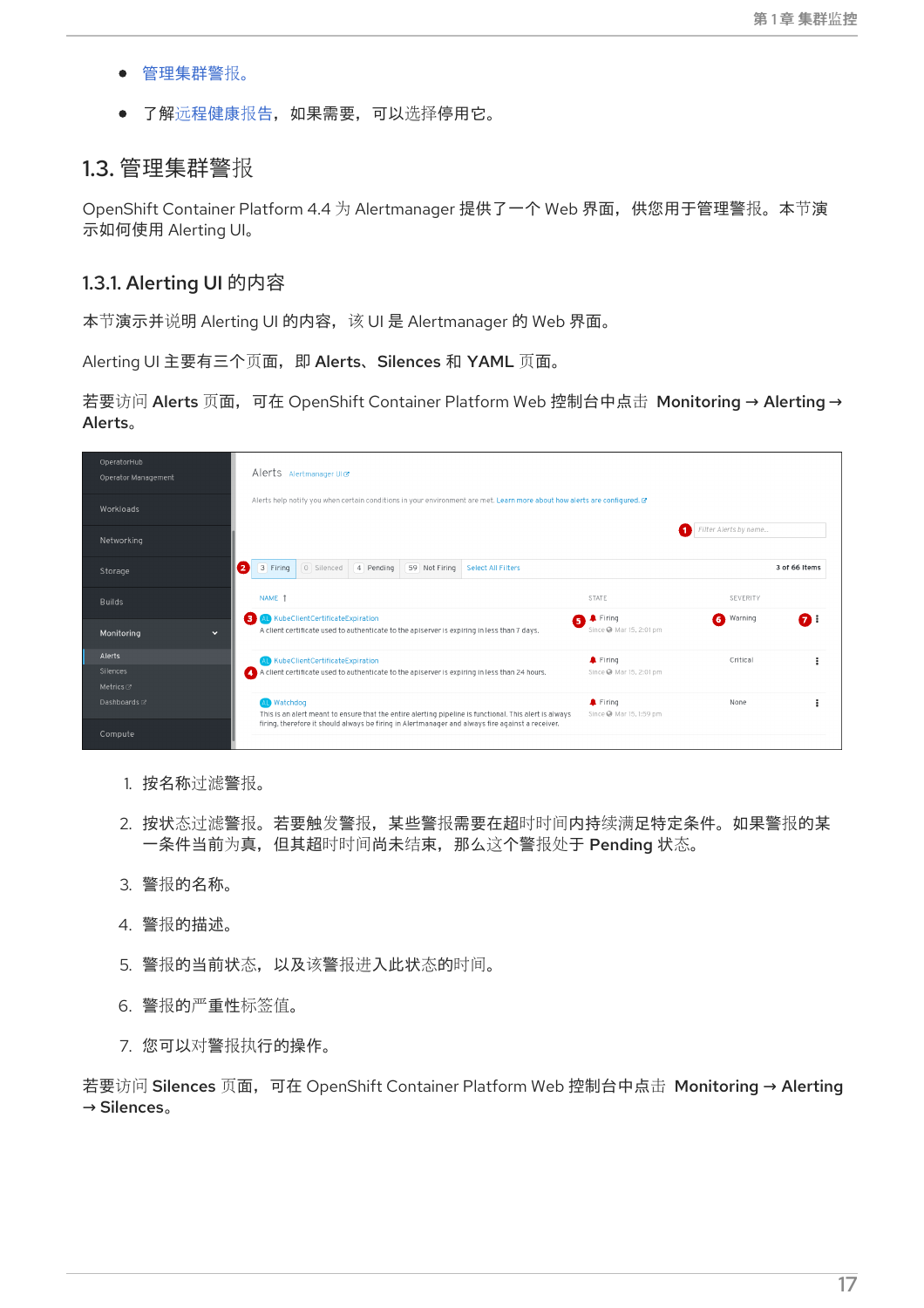| OperatorHub<br>Operator Management | Silences Alertmanager UIG                                                                                                                            |                                                     |                                |
|------------------------------------|------------------------------------------------------------------------------------------------------------------------------------------------------|-----------------------------------------------------|--------------------------------|
| Workloads                          | Silences temporarily mute alerts based on a set of conditions that you define. Notifications are not sent for alerts that meet the given conditions. |                                                     |                                |
| Networking                         | (1) Create Silence                                                                                                                                   |                                                     | Filter Silences by name<br>2   |
| Storage                            | 0 Expired Select All Filters<br>$\boxed{0}$ Pending<br>€<br>Active                                                                                   |                                                     | 1 of 1 Item                    |
| <b>Builds</b>                      | NAME <sub>1</sub>                                                                                                                                    | STATE                                               | FIRING ALERTS                  |
| Monitoring                         | SL watchdog<br>4<br>alertname=watchdog<br>$\mathbf{v}$                                                                                               | $\bullet$ Active<br>0<br>Ends @ 40 minutes from now | $\bullet$ <sup>o</sup><br>e, i |
| Alerts                             |                                                                                                                                                      |                                                     |                                |
| Silences                           |                                                                                                                                                      |                                                     |                                |
| Metrics $\mathbb{Z}$               |                                                                                                                                                      |                                                     |                                |
| Dashboards <sup>7</sup>            |                                                                                                                                                      |                                                     |                                |

- 1. 为警报创建静默。
- 2. 按名字过滤静默。
- 3. 按状态过滤静默。如果静默为待处理状态,这表示其当前不活跃,因为它已调度到以后的某一时 间启动。如果静默已到期,这表示它不再活跃,因为已经达到其结束时间。
- 4. 静默的描述。包括指定与之匹配的警报。
- 5. 静默的当前状态。活跃的静默会显示何时结束,待处理的静默则显示何时启动。
- 6. 被静默时设置为静默的警报数。
- 7. 您可以对静默执行的操作。

若要访问 YAML 页面,可在 OpenShift Container Platform Web 控制台中点击 Monitoring → Alerting  $\rightarrow$  YAML.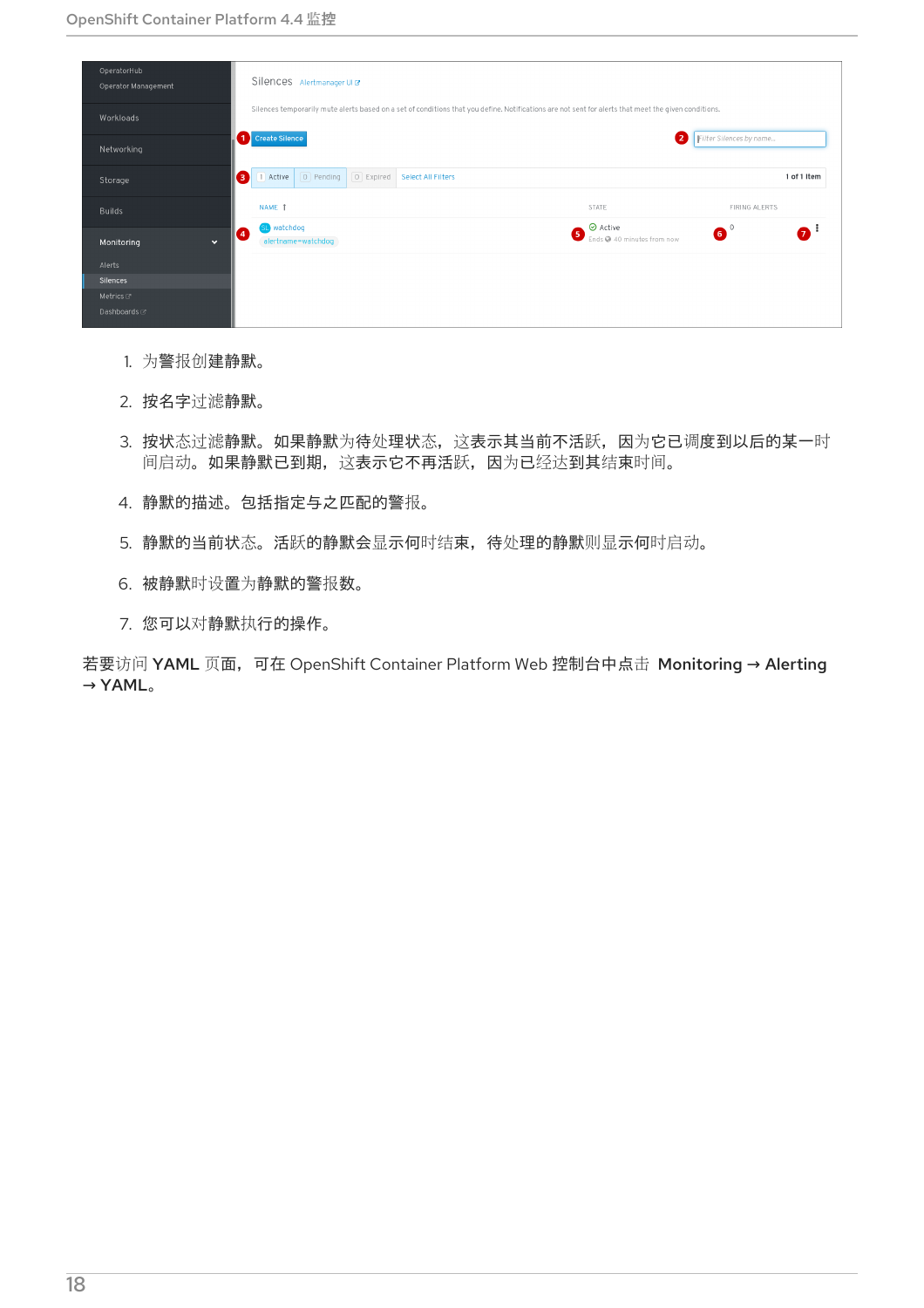| Home                       | Alerting Alertmanager UIE                                                                      |
|----------------------------|------------------------------------------------------------------------------------------------|
| Operators                  | Silences<br>Alerts<br>YAML                                                                     |
| Workloads                  | Update this YAML to configure Routes, Receivers, Groupings and other<br>Alert Manager settings |
| Networking                 | O<br>Browse                                                                                    |
| Storage                    | Drag and drop file with your value here or browse to upload it.<br>$\mathbf{z}$<br>"global":   |
| <b>Builds</b>              | "resolve_timeout": "5m"<br>"receivers":<br>- "name": "null"                                    |
| Monitoring<br>$\checkmark$ | "route":<br>"group_by":<br>- "job"                                                             |
| Alerting                   | "group_interval": "5m"                                                                         |
| Metrics                    | "group_wait": "30s"<br>"receiver": "null"                                                      |
| Dashboards <sup>[7]</sup>  | "repeat_interval": "12h"                                                                       |
| Compute                    | "routes":<br>- "match":<br>"alertname": "Watchdog"                                             |
| Administration             | Cancel<br>Save                                                                                 |

- 1. 上传含有 Alertmanager 配置的文件。
- 2. 检查并编辑当前的 Alertmanager 配置。
- 3. 保存更新的 Alertmanager 配置。

另外,每个页面的标题旁边还有一个 Alertmanager 旧界面链接。

## 其他资源

● 参阅配置 [Alertmanager](https://docs.openshift.com/container-platform/4.2/monitoring/cluster_monitoring/configuring-the-monitoring-stack.html#configuring-alertmanager) 以进一步了解如何更改 Alertmanager 配置。

## 1.3.2. 获取关于警报和警报规则的信息

您可以查找警报,并查看有关这个警报或相关警报规则的信息。

## 流程

1. 打开 OpenShift Container Platform Web 控制台,并浏览至 Monitoring → Alerting → Alerts 页 面。

3. 可选:使用 Firing、Silenced、Pending 和 Not firing状态按钮中的一个或多个按钮来根据状态

2. 可选:使用 Filter Alerts by name 字段来按照名称过滤警报。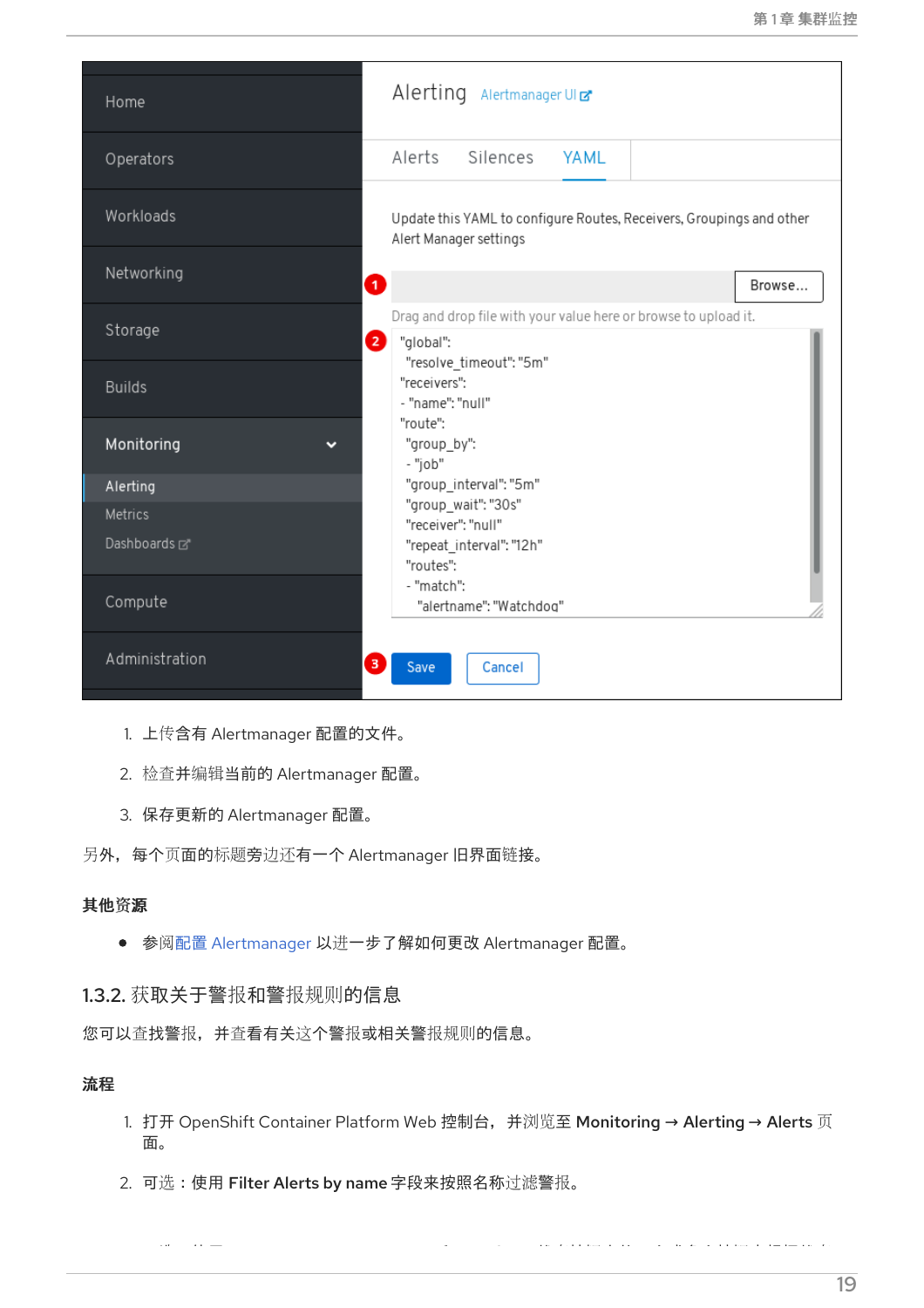- 3. 可选:使用 Firing、Silenced、Pending 和 Not firing状态按钮中的一个或多个按钮来根据状态 过滤警报。
- 4. 可选:点击 Name、State 和 Severity 列标题中的一个或多个标题对警报进行排序。
- 5. 在看到所需警报后,您可以查看该警报的详情或相关警报规则的详情。 要查看警报详情,请点击警报的名称。这是包含警报详情的页面:

| AL Watchdog                                             |            |       |         |                                                                    | Actions $\sim$                                                                                                                                                                                                  |
|---------------------------------------------------------|------------|-------|---------|--------------------------------------------------------------------|-----------------------------------------------------------------------------------------------------------------------------------------------------------------------------------------------------------------|
| Alert Overview                                          |            |       |         |                                                                    |                                                                                                                                                                                                                 |
| 30 <sub>m</sub><br>$\checkmark$                         | Reset Zoom |       |         |                                                                    | View in Prometheus UI &                                                                                                                                                                                         |
| $1-$                                                    |            |       |         |                                                                    |                                                                                                                                                                                                                 |
| $0.5 -$                                                 |            |       |         |                                                                    |                                                                                                                                                                                                                 |
| $\circ$<br>14:00<br>Mar 15, 2019                        | 14:05      | 14:10 | 14:15   | 14:20                                                              | 14:25                                                                                                                                                                                                           |
| NAME<br>Watchdog                                        |            |       | MESSAGE |                                                                    | This is an alert meant to ensure that the entire alerting pipeline is functional. This alert is always                                                                                                          |
| LABELS<br>alertname=Watchdog severity=none              |            |       |         | firing. For example the "DeadMansSnitch" integration in PagerDuty. | firing, therefore it should always be firing in Alertmanager and always fire against a receiver. There<br>are integrations with various notification mechanisms that send a notification when this alert is not |
| SEVERITY<br>None                                        |            |       |         |                                                                    |                                                                                                                                                                                                                 |
| STATE<br>Firing                                         |            |       |         |                                                                    |                                                                                                                                                                                                                 |
| Since @ Mar 15, 1:59 pm<br>ALERTING RULE<br>AR Watchdog |            |       |         |                                                                    |                                                                                                                                                                                                                 |

该页面包含注明警报时序的图形。还有与此警报相关的信息,包括:

- 其相关警报规则的链接
- 警报的描述

要查看警报规则详情,请点击最后一列中的按钮并选择 View Alerting Rule。这是包含警报规则 详情的页面: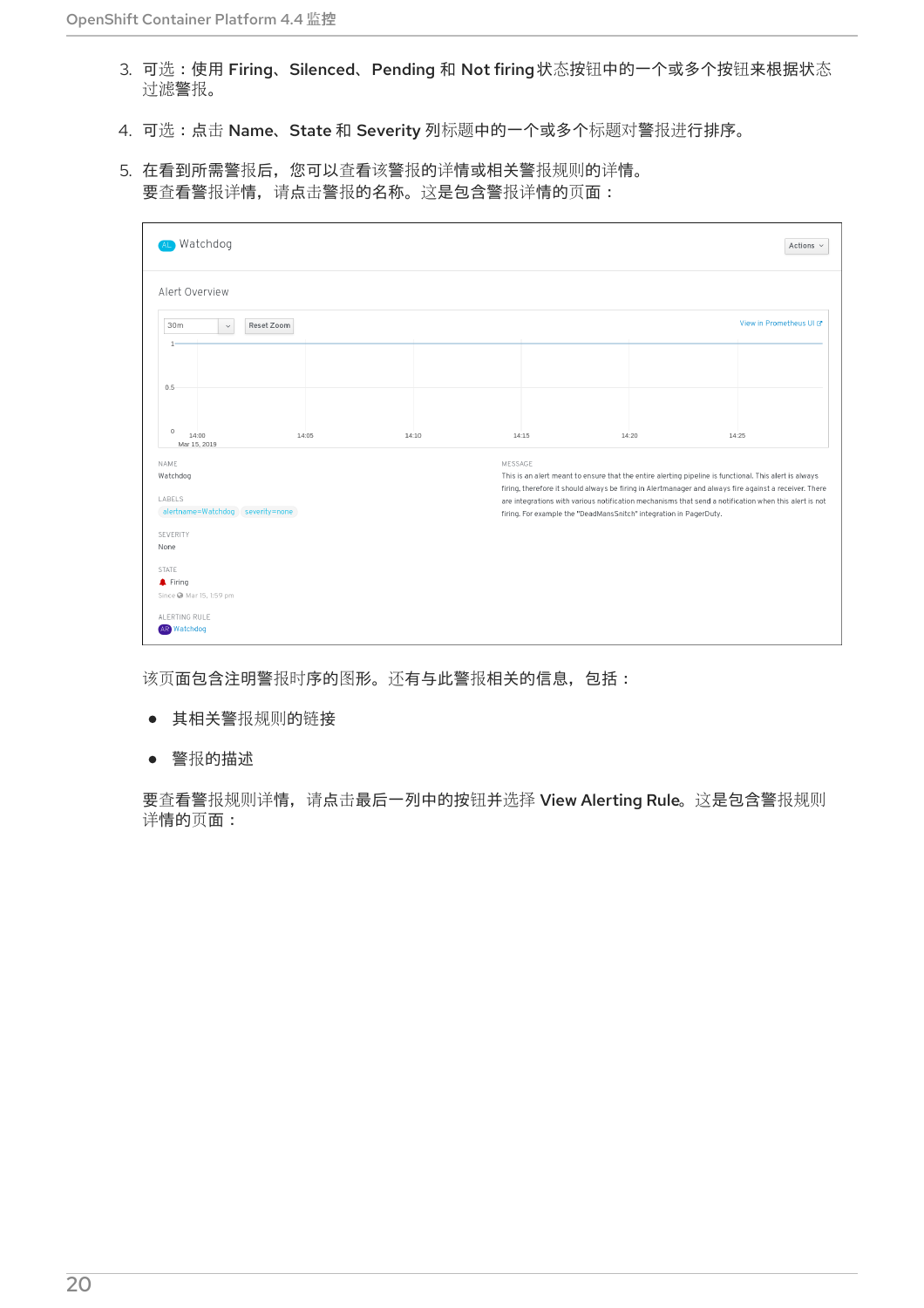| <b>AR</b> Watchdog                                                                                                                                                                                                                                                                                                                                                                              |                                                                                                                    |                                                                                                                                                                                                                                                             |                   |        |                         |  |  |
|-------------------------------------------------------------------------------------------------------------------------------------------------------------------------------------------------------------------------------------------------------------------------------------------------------------------------------------------------------------------------------------------------|--------------------------------------------------------------------------------------------------------------------|-------------------------------------------------------------------------------------------------------------------------------------------------------------------------------------------------------------------------------------------------------------|-------------------|--------|-------------------------|--|--|
| Alerting Rule Overview                                                                                                                                                                                                                                                                                                                                                                          |                                                                                                                    |                                                                                                                                                                                                                                                             |                   |        |                         |  |  |
| NAME                                                                                                                                                                                                                                                                                                                                                                                            |                                                                                                                    |                                                                                                                                                                                                                                                             | FOR               |        |                         |  |  |
| Watchdog                                                                                                                                                                                                                                                                                                                                                                                        |                                                                                                                    |                                                                                                                                                                                                                                                             | 0s                |        |                         |  |  |
| SEVERITY                                                                                                                                                                                                                                                                                                                                                                                        |                                                                                                                    |                                                                                                                                                                                                                                                             | EXPRESSION        |        |                         |  |  |
| None                                                                                                                                                                                                                                                                                                                                                                                            |                                                                                                                    |                                                                                                                                                                                                                                                             | vector(1)         |        |                         |  |  |
| MESSAGE                                                                                                                                                                                                                                                                                                                                                                                         |                                                                                                                    |                                                                                                                                                                                                                                                             |                   |        |                         |  |  |
| This is an alert meant to ensure that the entire alerting pipeline is functional. This alert is always firing, therefore it should<br>always be firing in Alertmanager and always fire against a receiver. There are integrations with various notification<br>mechanisms that send a notification when this alert is not firing. For example the "DeadMansSnitch" integration in<br>PagerDuty. |                                                                                                                    |                                                                                                                                                                                                                                                             |                   |        |                         |  |  |
| <b>Active Alerts</b><br>30m<br>Reset Zoom<br>$\checkmark$<br>$1 -$                                                                                                                                                                                                                                                                                                                              |                                                                                                                    |                                                                                                                                                                                                                                                             |                   |        | View in Prometheus UIC* |  |  |
|                                                                                                                                                                                                                                                                                                                                                                                                 |                                                                                                                    |                                                                                                                                                                                                                                                             |                   |        |                         |  |  |
| 0.5<br>$\circ$<br>14:10                                                                                                                                                                                                                                                                                                                                                                         | 14:15                                                                                                              | 14:20                                                                                                                                                                                                                                                       | 14:25             | 14:30  | 14:35                   |  |  |
| Mar 15, 2019                                                                                                                                                                                                                                                                                                                                                                                    |                                                                                                                    |                                                                                                                                                                                                                                                             |                   |        |                         |  |  |
| DESCRIPTION                                                                                                                                                                                                                                                                                                                                                                                     |                                                                                                                    |                                                                                                                                                                                                                                                             | ACTIVE SINCE      | STATE  | VALUE                   |  |  |
|                                                                                                                                                                                                                                                                                                                                                                                                 | mechanisms that send a notification when this alert is not firing. For example the "DeadMansSnitch" integration in | This is an alert meant to ensure that the entire alerting pipeline is functional. This alert is always firing, therefore it should<br>always be firing in Alertmanager and always fire against a receiver. There are integrations with various notification | @ Mar 15, 1:59 pm | Firing | $\mathbf{1}$<br>÷       |  |  |

该页面包含与警报规则相关的信息,包括:

- 警报规则名称、严重性和描述
- 定义触发此警报的条件的表达式
- 触发警报的条件得到满足的时间
- 受警报规则约束的各个警报的图形,其中显示了触发该警报的值
- 受警报规则约束的所有警报的列表

## 1.3.3. 静默警报

您可以静默特定的警报,或者静默符合您定义的指定条件的警报。

## 流程

通过创建警报指定条件来静默一组警报:

- 1. 浏览到 OpenShift Container Platform Web 控制台的 Monitoring → Alerting → Silences 页面。
- 2. 点击 Create Silence。
- 3. 填充 Create Silence表单。
- 4. 若要创建静默, 请点击 Create。

#### 静默特定的警报:

- 1. 浏览到 OpenShift Container Platform Web 控制台的 Monitoring → Alerting → Alerts 页面。
- 2. 针对您想要静默的警报,点击最后一列中的按钮,然后点击 Silence Alert。这时会显示 Create Silence 表单, 其中预先填充了所选警报的指定条件。
- 3. 可选:修改静默。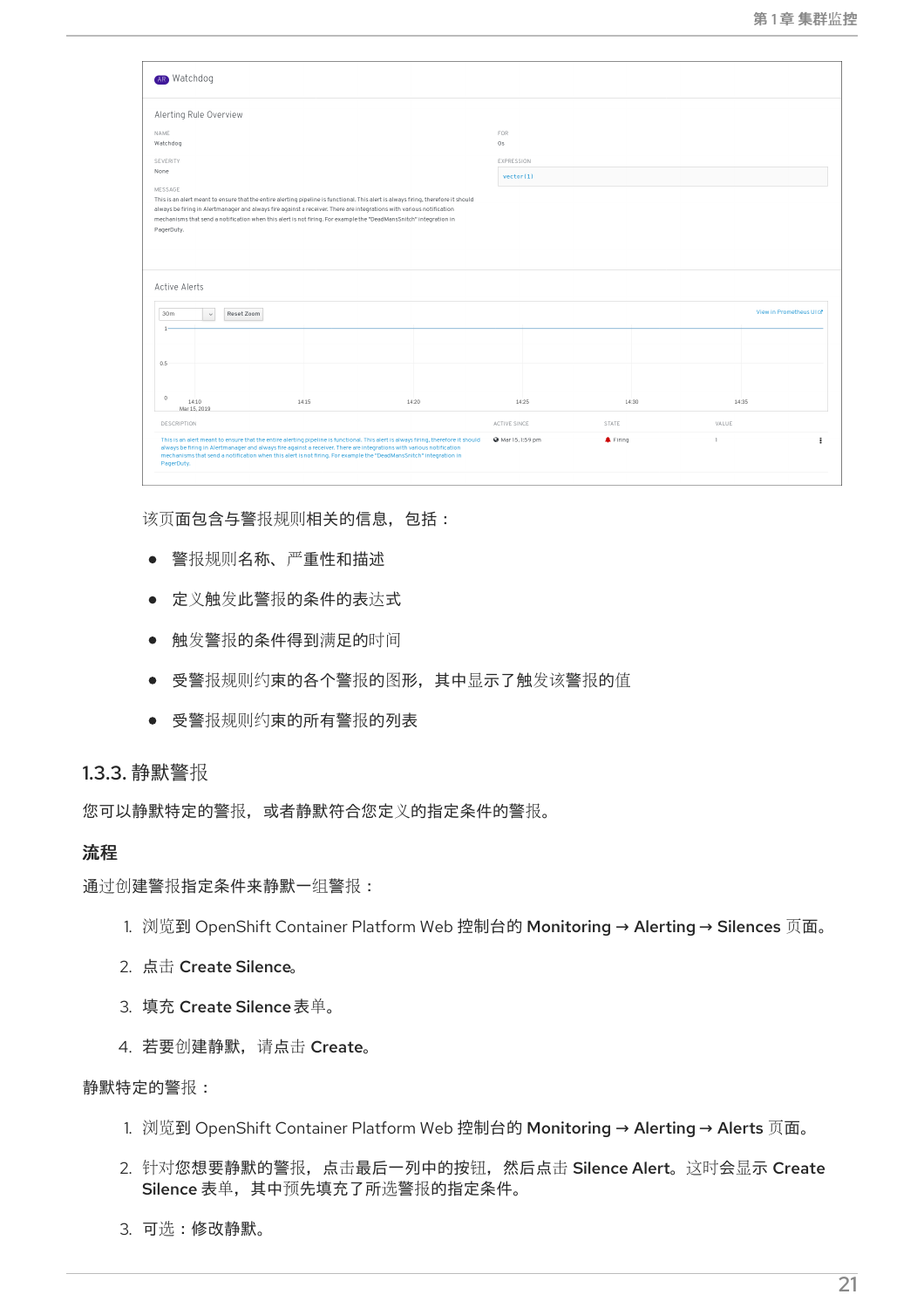4. 若要创建静默, 请点击 Create。

#### 1.3.4. 获取有关静默的信息

您可以查找静默并查看其详情。

#### 流程

- 1. 打开 OpenShift Container Platform Web 控制台,并浏览至 Monitoring → Alerting → Silences 页面。
- 2. 可选:使用 Filter Silences by name 字段来按照名称过滤静默。
- 3. 可选:使用 Active、Pending 和 Expired 状态按钮中的一个或多个按钮, 以按状态过滤静默。
- 4. 可选:点击 Name、State 和 Firing alerts 列标题中的一个或多个标题对静默进行排序。
- 5. 看到所需静默后,您可以点击其名称查看详情,其中包括:
	- 警报指定条件
	- 状态
	- 开始时间
	- 结束时间
	- 触发警报的数目和列表

## 1.3.5. 编辑静默

您可以编辑静默,这样会导致现有静默到期,并以更改后的配置创建新静默。

### 流程

- 1. 浏览到 Monitoring → Alerting → Silences 页面。
- 2. 针对您想要修改的静默,点击最后一列中的按钮,然后点击 Edit silence。 或者, 也可以点击特定静默的 Silence Overview 页中的 Actions → Edit Silence。
- 3. 在 Edit Silence 页中, 输入您的更改, 再点击 Save 按钮。这会使现有的静默到期, 并以所选配 置创建新静默。

## 1.3.6. 使静默到期

您可以让静默到期。让静默到期会永久停用这一静默。

#### 流程

- 1. 浏览到 Monitoring → Alerting → Silences 页面。
- 2. 针对您想要令其到期的静默,点击最后一列中的按钮,然后点击 Expire Silence。 或者, 也可以点击特定静默的 Silence Overview 页面中的 Actions → Expire Silence 按钮。
- 3. 点击 Expire Silence 进行确认。这会使静默到期。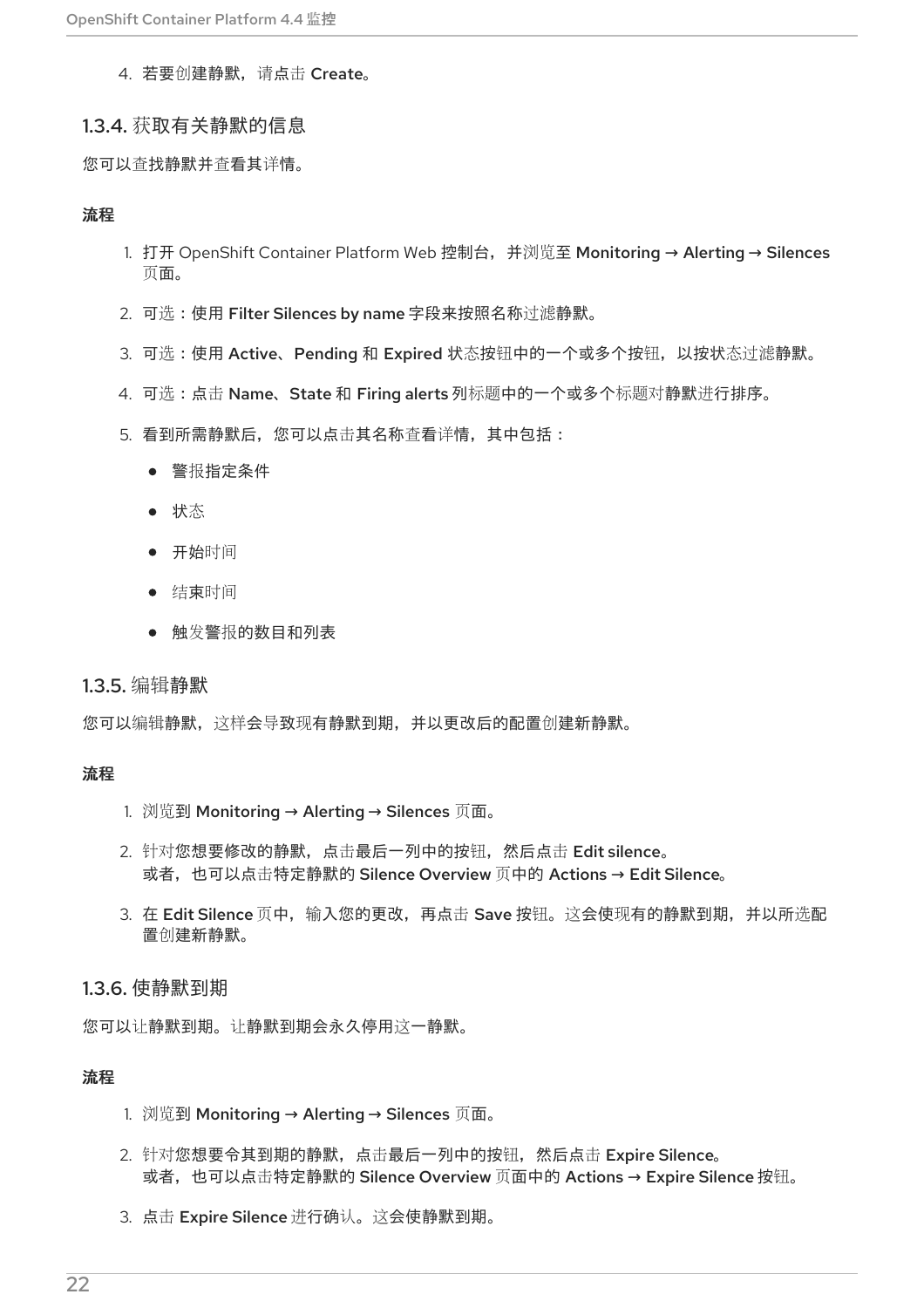## 1.3.7. 后续步骤

检查[集群指](https://access.redhat.com/documentation/en-us/openshift_container_platform/4.4/html-single/monitoring/#examining-cluster-metrics)标。

## <span id="page-26-0"></span>1.4. 检查集群指标

OpenShift Container Platform 4.4 为 Prometheus 提供了一个 Web 界面, 可供您运行 Prometheus Query Language (PromQL) 查询并查看图表中呈现的指标。此功能提供集群状态的综合概览,并可供您 用于排查问题。

## 1.4.1. Metrics UI 的内容

本节演示并说明 Metrics UI 的内容,该 UI 是 Prometheus 的 Web 界面。

若要访问 Metrics 页面,可在 OpenShift Container Platform Web 控制台中点击 Monitoring → Metrics。



1. 操作。

添加查询。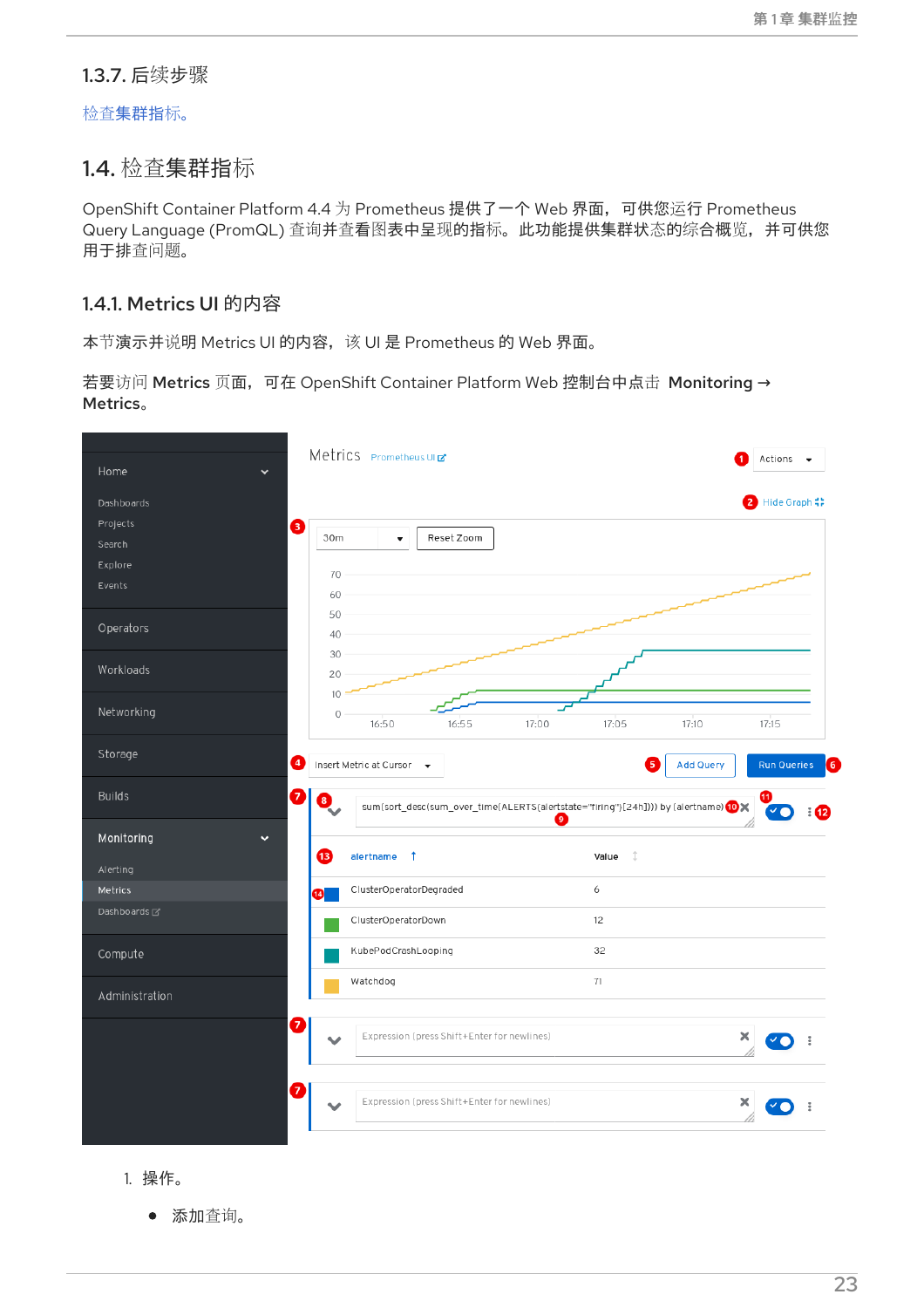- 展开或折叠所有查询表。
- 删除所有查询。
- 2. 隐藏图表。
- 3. 交互式图表。
- 4. 可用指标的目录。
- 5. 添加查询。
- 6. 运行查询。
- 7. 查询表单。
- 8. 展开或折叠表单。
- 9. 查询。
- 10. 清除查询。
- 11. 启用或禁用查询。
- 12. 特定查询的操作。
	- 启用或禁用查询。
	- 在图表中显示或隐藏查询的所有系列。
	- 删除查询。
- 13. 查询的指标表。
- 14. 分配给指标图形的颜色。点击方块可以显示或隐藏指标图形。
- 另外,页面标题旁边也提供 Prometheus 旧界面的链接。

1.4.2. 运行指标查询

您可以通过输入一个或多个 Prometheus Query Language (PromQL) 查询来开始使用指标。

#### 流程

- 1. 打开 OpenShift Container Platform Web 控制台,并浏览至 Monitoring → Metrics 页面。
- 2. 在查询字段中,输入您的 PromQL 查询。
	- 要显示所有可用的指标和 PromQL 函数, 请点击 Insert Metric at Cursor。
- 3. 如需多个查询, 请点击 Add Query。
- 
- 4. 要删除查询, 请点击查询 , 然后选择 Delete query。
- 5. 若要保留查询但不运行查询, 请点击 Disable query 按钮。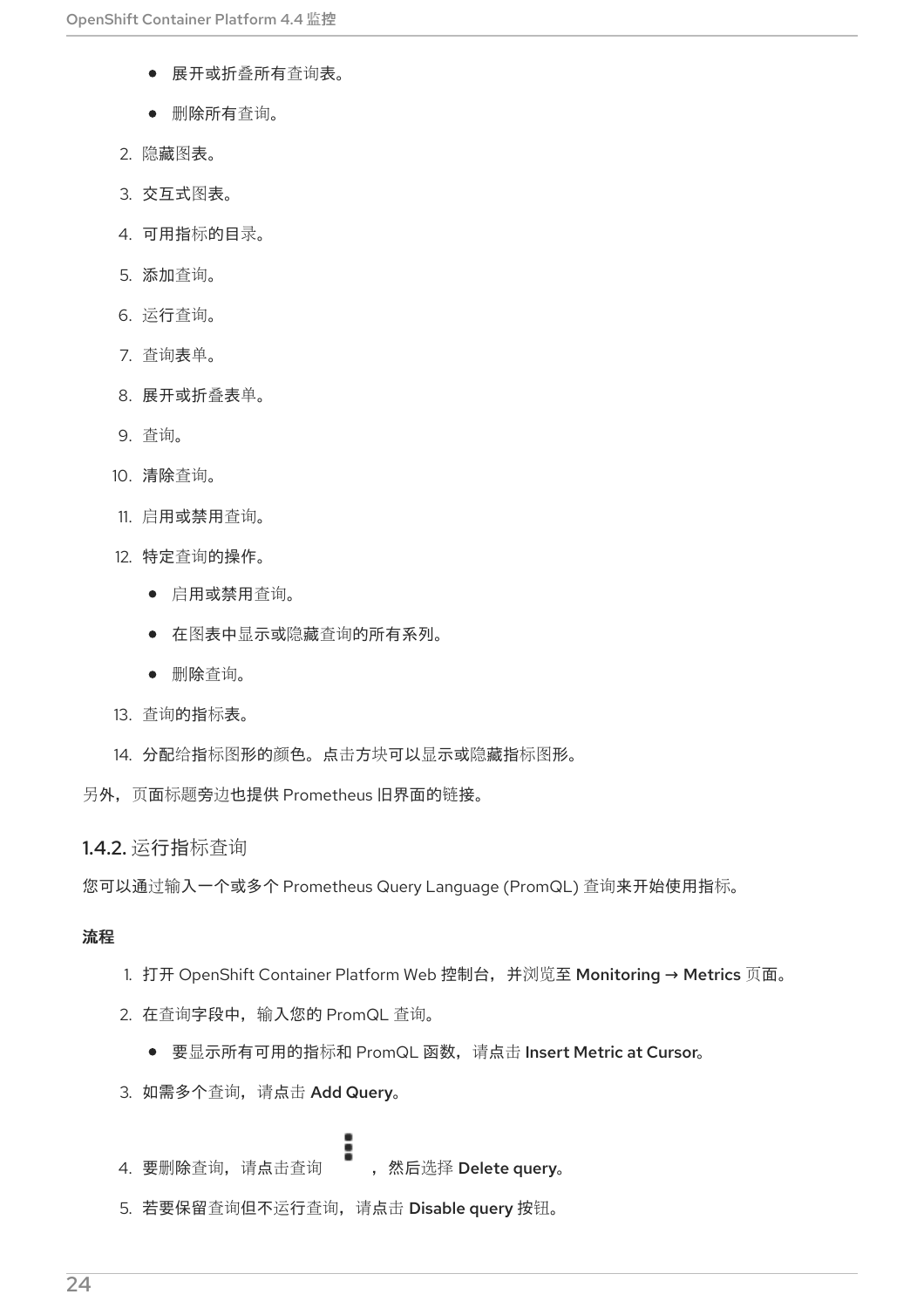6. 完成创建查询后, 点击 Run Queries 按钮。图表中会直观呈现查询的指标。如果查询无效, 则 UI 会显示错误消息。



#### 注意

如果查询对大量数据进行运算,这可能会在绘制时序图时造成浏览器超时或过载。 要避免这种情况,请隐藏图形并且仅使用指标表来校准查询。然后,在找到可行的 查询后,启用图表来绘制图形。

7. 可选:页面 URL 现在包含您运行的查询。要在以后再次使用这一组查询,请保存这个 URL。

#### 其他资源

参阅 [Prometheus](https://prometheus.io/docs/prometheus/latest/querying/basics/) Query Language 文档。

#### 1.4.3. 探索视觉化指标

运行查询后,指标会显示在交互式图表中。图表的 X 轴代表时间。Y 轴代表指标值。每个指标都以带颜色 的图形显示。您可以操作图表并探索指标。

#### 流程

1. 最初, 图表中显示所有启用的查询中的所有指标。您可以要选择显示哪些指标。

- ፡ ● 要隐藏查询的所有指标, 请点击 —— 查询并点击 Hide all series。
- 要隐藏特定的指标,请转至查询表,然后点击指标名称旁边带颜色的方块。
- 2. 要放大图表并更改显示的时间范围,请执行以下操作之一:
	- 点击图表并在水平方向上拖动, 以可视化方式选择时间范围。
	- 使用左上角的菜单来选择时间范围。

要重置时间范围, 请点击 Reset Zoom。

- 3. 要显示所有查询在特定时间点的输出,请将鼠标光标停留在图表中的对应点上。弹出框中会显示 查询输出。
- 4. 如需有关特定查询的指标的详细信息,请使用下拉按钮展开该查询的表。每个指标均显示其当前 的值。
- 5. 要隐藏图表, 请点击 Hide Graph。

#### 1.4.4. 非管理员对指标的访问

作为开发者,您可以为项目中的应用程序或服务启用用户工作负载监控。作为管理员,您可以使用相同的 功能来启用对基础架构工作负载的监控。在这种情况下,该项目的开发者或管理员可以使用 Web 控制台 中的开发者视角来检查公开的指标。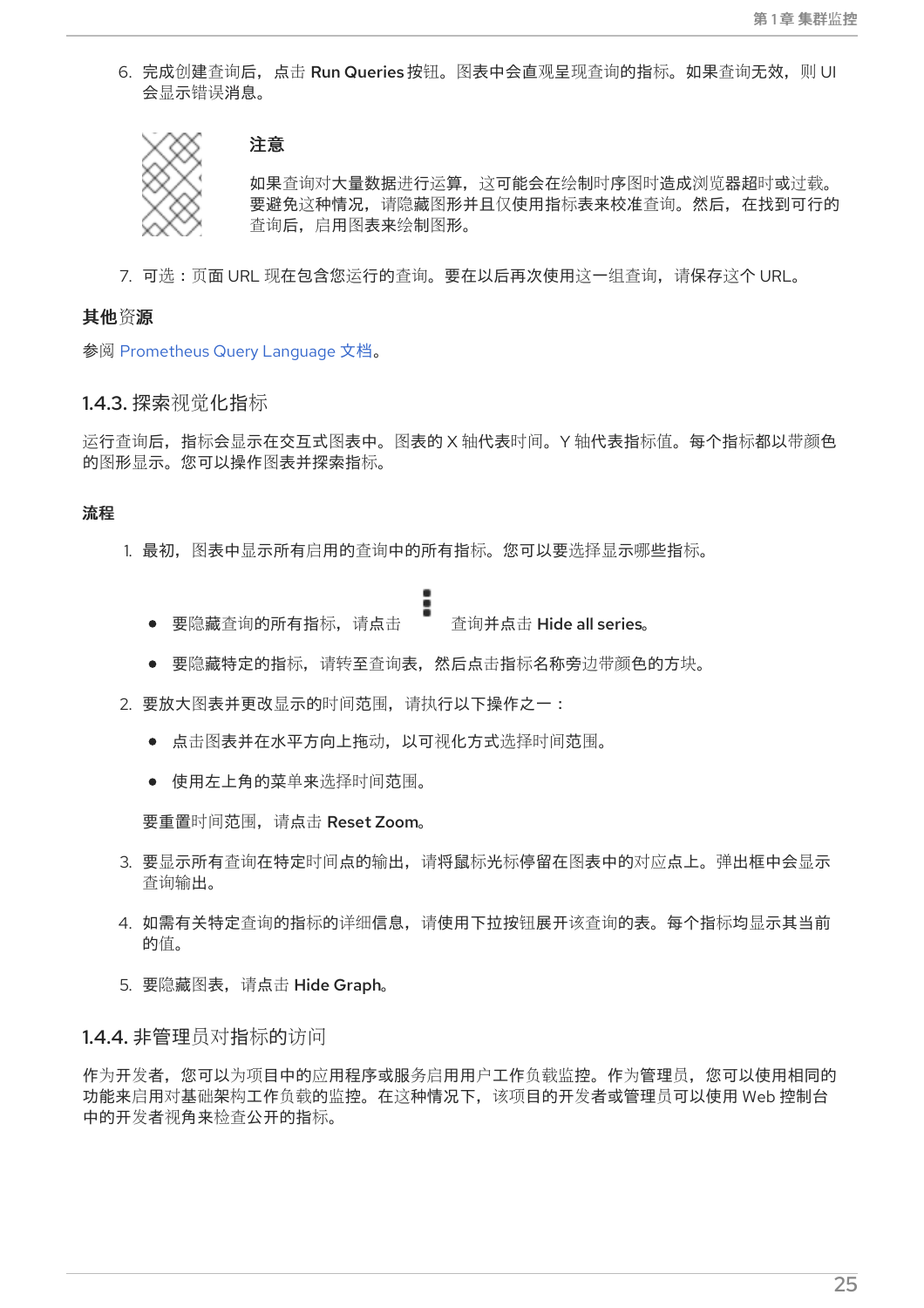

## 重要

使用开发者视角检查指标只是一项技术预览功能。技术预览功能不被红帽产品服务等级协 议 (SLA) 支持,且可能在功能方面有缺陷。红帽不推荐在生产环境中使用它们。这些技术 预览功能可以使用户提早试用新的功能,并有机会在开发阶段提供反馈意见。

有关红帽技术预览功能支持范围的详情,请参阅 <https://access.redhat.com/support/offerings/techpreview/>。

## 其他资源

请参阅有关监[控您自己的服](https://access.redhat.com/documentation/en-us/openshift_container_platform/4.4/html-single/monitoring/#monitoring-your-own-services)务的文档。它包括以开发者或特权用户身份访问非集群指标的详情。

## 1.4.5. 后续步骤

访问 Prometheus、[Alertmanager](https://access.redhat.com/documentation/en-us/openshift_container_platform/4.4/html-single/monitoring/#prometheus-alertmanager-and-grafana) 和 Grafana。

## <span id="page-29-0"></span>1.5. 访问 PROMETHEUS、ALERTMANAGER 和 GRAFANA。

要使用监控堆栈收集的数据,您可能需要使用 Prometheus、Alertmanager 和 Grafana 界面。它们都默认 可用。

## 1.5.1. 使用 Web 控制台访问 Prometheus、Alerting UI 和 Grafana

您可以使用 Web 浏览器,从 OpenShift Container Platform Web 控制台访问 Prometheus、Alerting 和 Grafana 的 Web UI。



## 注意

此过程中访问的 Alerting UI 是 Alertmanager 的新界面。

## 先决条件

● 根据 OpenShift Container Platform 身份进行身份验证,并使用与 OpenShift Container Platform 其他位置相同的凭证或验证方式。您必须使用具有所有命名空间的读取访问权限的角 色,如 **cluster-monitoring-view** 集群角色。

## 流程

- 1. 浏览到 OpenShift Container Platform Web 控制台并进行身份验证。
- 2. 要访问 Prometheus, 请浏览到 Monitoring → Metrics 页面。 要访问 Alerting UI,请浏览到 Monitoring → Alerting 页面。

要访问 Grafana,请浏览到 Monitoring → Dashboards 页面。

## 1.5.2. 直接访问 Prometheus、Alertmanager 和 Grafana

您可以使用 **oc** 工具和 Web 浏览器来访问 Prometheus、Alertmanager 和 Grafana 的 Web UI。



## 注意

此过程中访问的 Alertmanager UI 是 Alertmanager 的旧界面。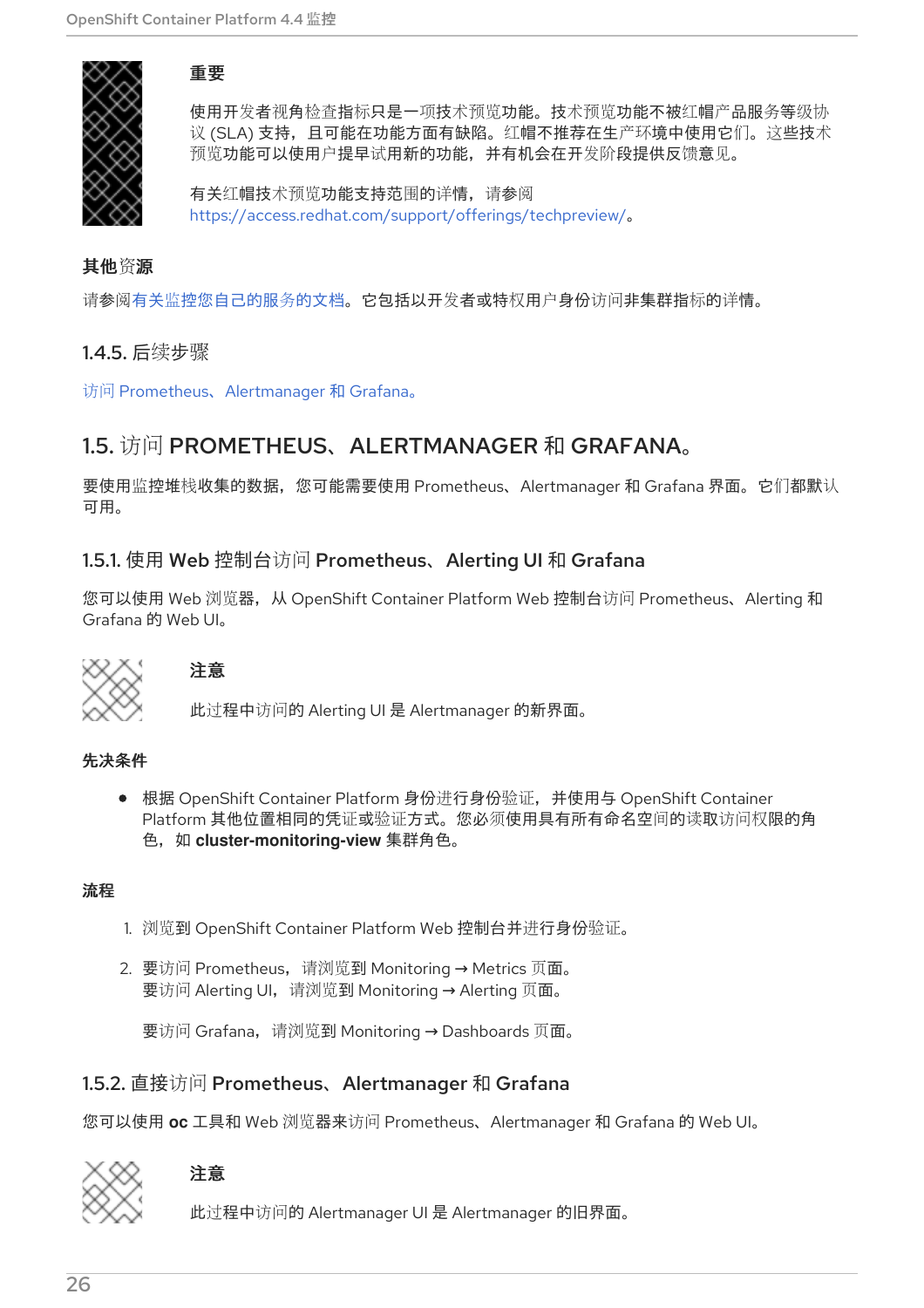#### 先决条件

● 根据 OpenShift Container Platform 身份进行身份验证,并使用与 OpenShift Container Platform 其他位置相同的凭证或验证方式。您必须使用具有所有命名空间的读取访问权限的角 色,如 **cluster-monitoring-view** 集群角色。

## 流程

1. 运行:

\$ oc -n openshift-monitoring get routes

## 输出示例

NAME HOST/PORT alertmanager-main alertmanager-main-openshift-monitoring.apps. url .openshift.com ... grafana grafana-openshift-monitoring.apps.\_url\_.openshift.com ... prometheus-k8s prometheus-k8s-openshift-monitoring.apps.\_url\_.openshift.com ...

2. 在地址前附加 **https://**,您无法使用未加密的连接访问 Web UI。 例如,这是为 Alertmanager 生成的 URL:

https://alertmanager-main-openshift-monitoring.apps.\_url\_.openshift.com

3. 使用 Web 浏览器浏览到该地址并进行身份验证。

#### 其他资源

● 如需有关 Alertmanager 新界面的文档, 请参阅[管理集群警](https://access.redhat.com/documentation/en-us/openshift_container_platform/4.4/html-single/monitoring/#managing-cluster-alerts)报。



## 重要

监控路由由 Cluster Monitoring Operator 管理, 用户不可修改。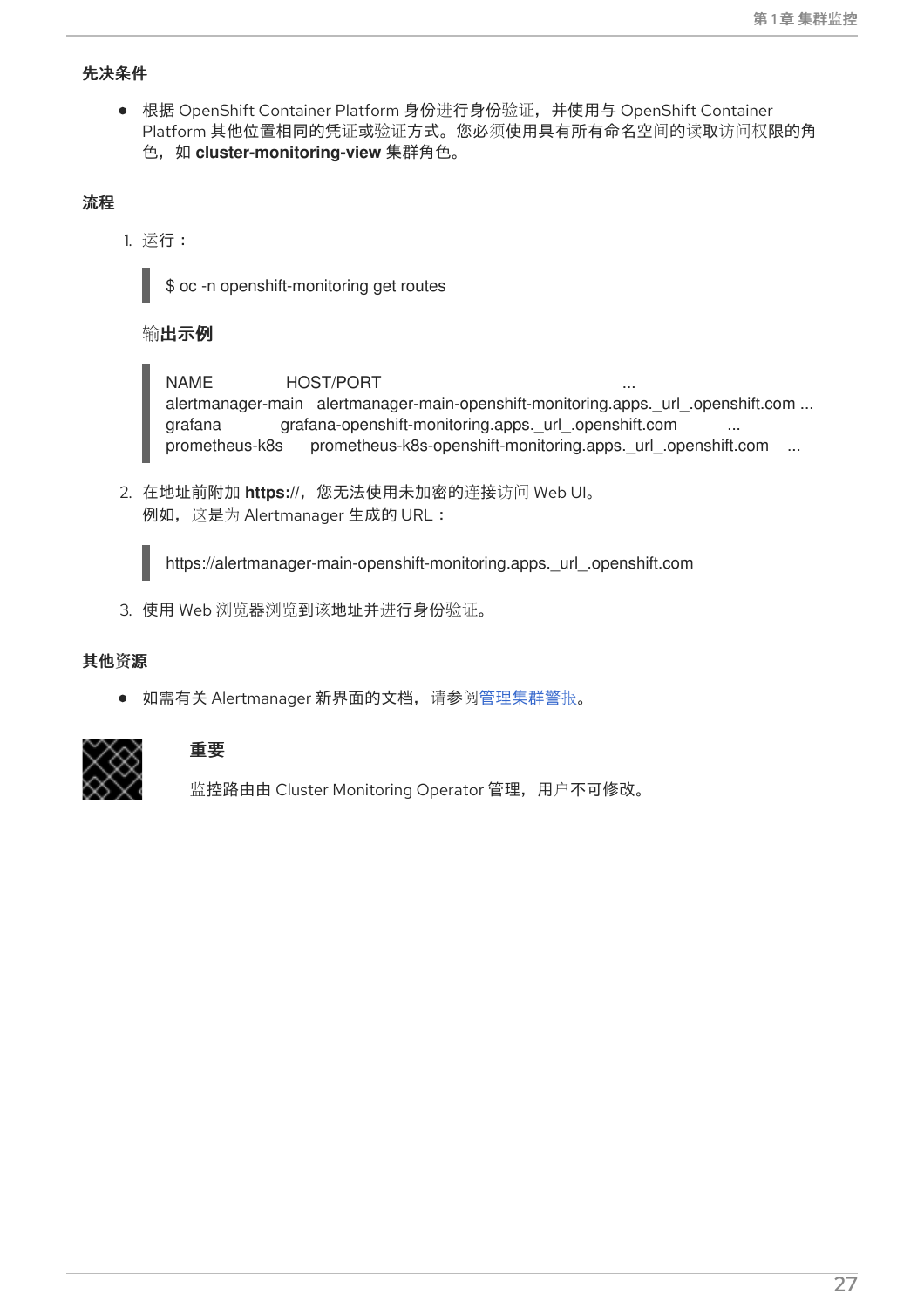## 第 2 章 监控您自己的服务

<span id="page-31-0"></span>除了监控集群外,您还可以为自己的服务使用 OpenShift Monitoring。这样,您不需要使用额外的监控解 决方案。这有助于使监控保持集中化。另外,您可以将对服务指标的访问扩展到集群管理员之外。这可让 开发者和任意用户访问这些指标。



## 注意

自定义 Prometheus 实例和通过 Operator Lifecycle Manager (OLM) 安装的 Prometheus Operator 可能会导致用户定义的工作负载监控(如果启用)出现问题。自定义 Prometheus 实例在 OpenShift Container Platform 中不受支持。



## 重要

监控您自己的服务只是一个技术预览功能。技术预览功能不被红帽产品服务等级协议 (SLA) 支持,且可能在功能方面有缺陷。红帽不推荐在生产环境中使用它们。这些技术预 览功能可以使用户提早试用新的功能,并有机会在开发阶段提供反馈意见。

有关红帽技术预览功能支持范围的详情,请参阅 <https://access.redhat.com/support/offerings/techpreview/>。

## <span id="page-31-1"></span>2.1. 启用对您自己的服务的监控

要启用对您自己的服务的监控,您可以在集群监控配置映射中设置 **techPreviewUserWorkload/enabled** 标志。

## 先决条件

- 您可以使用具有 **cluster-admin** 角色的用户访问集群。
- 已安装 OpenShift CLI(oc)。
- 您已创建 **cluster-monitoring-config ConfigMap** 对象。

## 流程

1. 编辑 **cluster-monitoring-config ConfigMap** 对象:

\$ oc -n openshift-monitoring edit configmap cluster-monitoring-config

2. 在 **data/config.yaml** 下将 **techPreviewUserWorkload** 设置设为 **true**:

```
apiVersion: v1
kind: ConfigMap
metadata:
 name: cluster-monitoring-config
 namespace: openshift-monitoring
data:
 config.yaml: |
  techPreviewUserWorkload:
   enabled: true
```
3. 保存文件以使改变生效。监控您自己的服务会自动启用。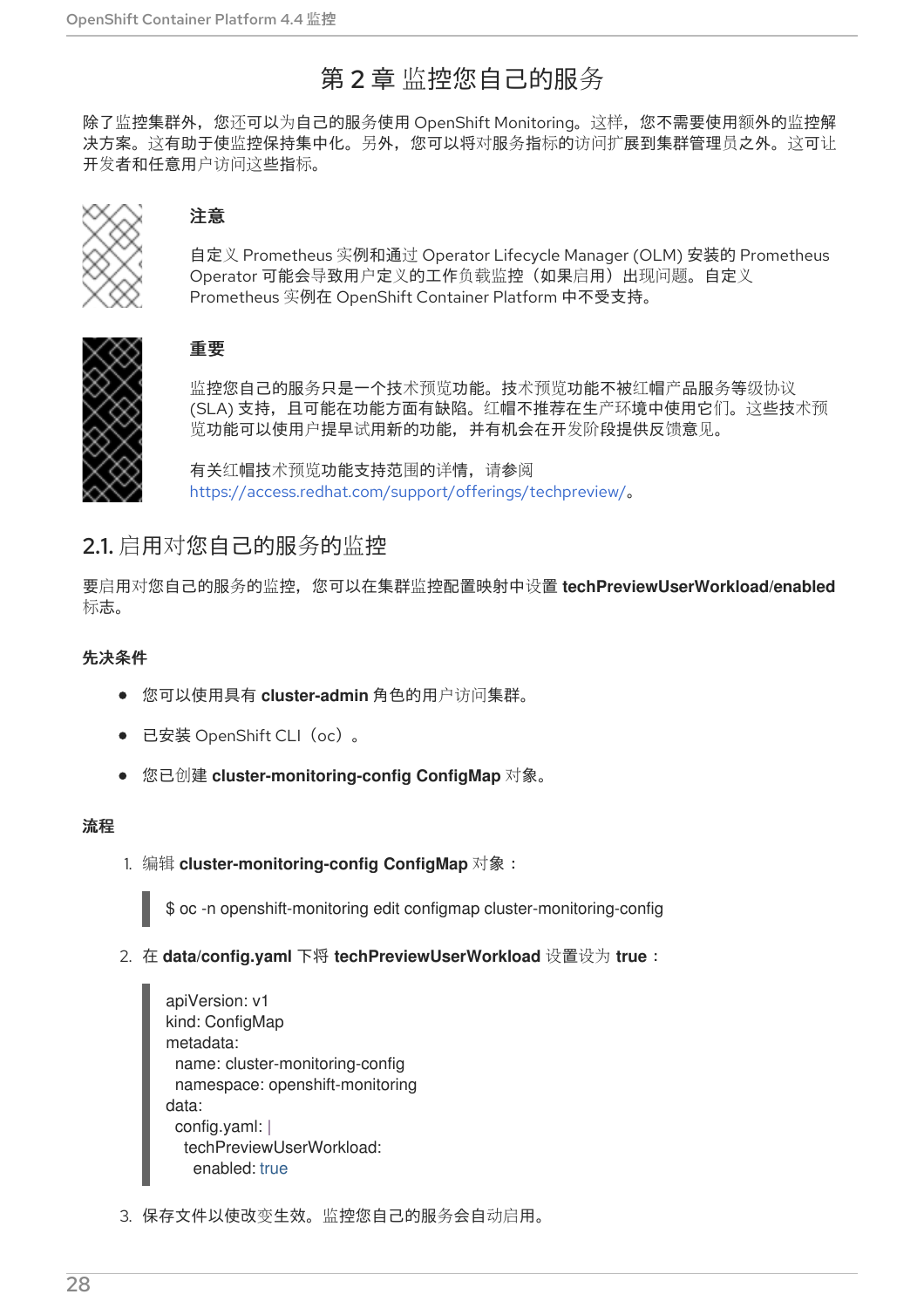4. 可选:检查是否创建了 **prometheus-user-workload** pod:

\$ oc -n openshift-user-workload-monitoring get pod

## 输出示例

| NAME                                               | READY STATUS RESTARTS AGE |               |  |       |
|----------------------------------------------------|---------------------------|---------------|--|-------|
| prometheus-operator-85bbb7b64d-7jwjd 1/1 Running 0 |                           |               |  | 3m24s |
| prometheus-user-workload-0                         |                           | 5/5 Running 1 |  | 3m13s |
| prometheus-user-workload-1                         |                           | 5/5 Running 1 |  | 3m13s |

## 其他资源

请参阅创建集群监[控配置映射以](https://access.redhat.com/documentation/en-us/openshift_container_platform/4.4/html-single/monitoring/#creating-cluster-monitoring-configmap_configuring-monitoring)了解如何创建 **cluster-monitoring-config ConfigMap** 对象。

## <span id="page-32-0"></span>2.2. 部署示例服务

要测试监控您自己的服务,您可以部署一个示例服务。

#### 流程

- 1. 为服务配置创建 YAML 文件。在本例中, 该文件名为 prometheus-example-app.yaml。
- 2. 使用用于部署该服务的配置填充该文件:

```
apiVersion: v1
kind: Namespace
metadata:
 name: ns1
---
apiVersion: apps/v1
kind: Deployment
metadata:
 labels:
  app: prometheus-example-app
 name: prometheus-example-app
 namespace: ns1
spec:
 replicas: 1
 selector:
  matchLabels:
   app: prometheus-example-app
 template:
  metadata:
   labels:
    app: prometheus-example-app
  spec:
   containers:
   - image: quay.io/brancz/prometheus-example-app:v0.2.0
    imagePullPolicy: IfNotPresent
    name: prometheus-example-app
---
apiVersion: v1
kind: Service
```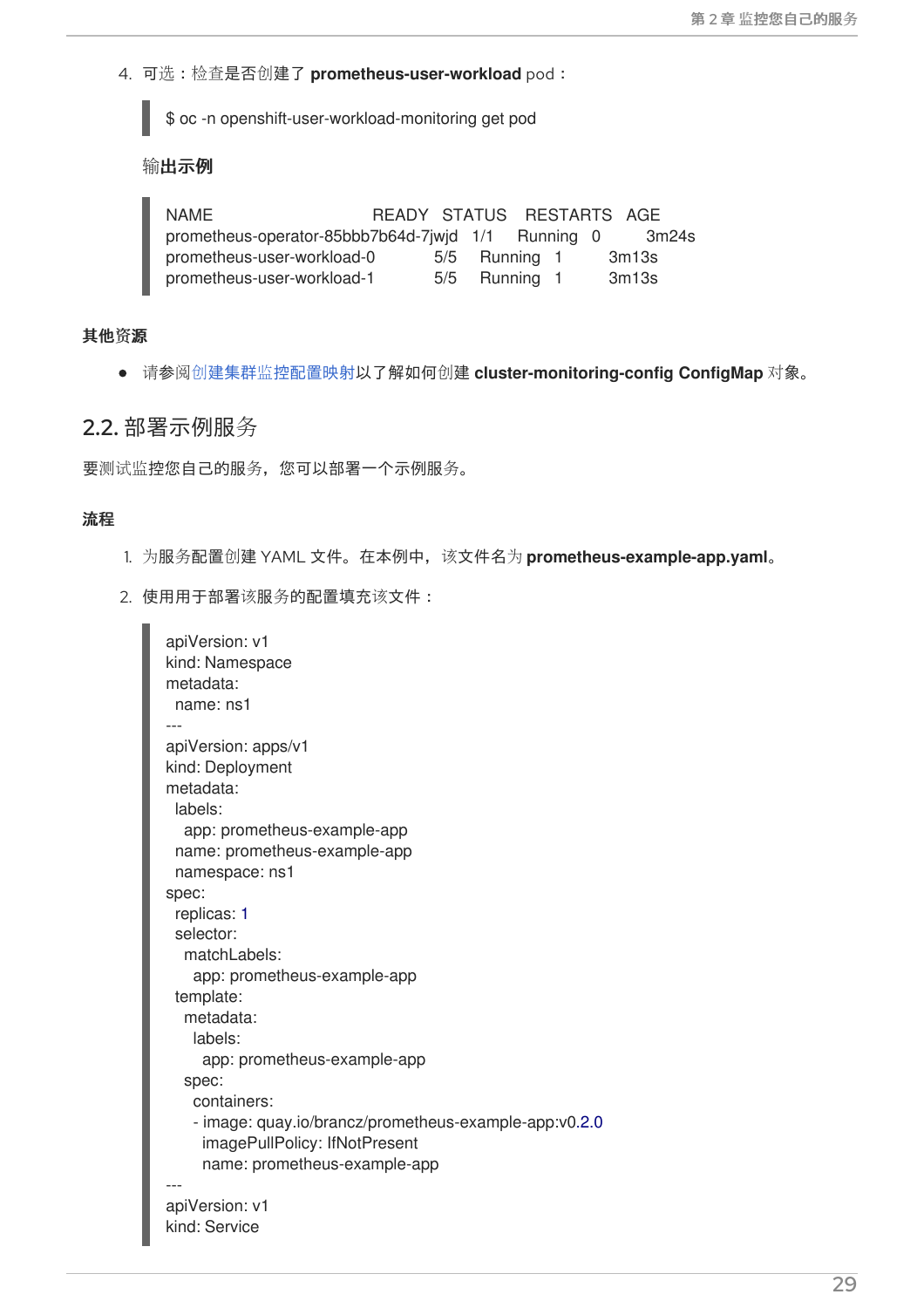metadata: labels: app: prometheus-example-app name: prometheus-example-app namespace: ns1 spec: ports: - port: 8080 protocol: TCP targetPort: 8080 name: web selector: app: prometheus-example-app type: ClusterIP

此配置会在 **ns1** 项目中部署名为 **prometheus-example-app** 的服务。此服务会公开自定义 **version** 指标。

3. 将配置文件应用到集群:

\$ oc apply -f prometheus-example-app.yaml

部署该服务需要一些时间。

4. 您可以检查该服务是否正在运行:



输出示例

NAME READY STATUS RESTARTS AGE prometheus-example-app-7857545cb7-sbgwq 1/1 Running 0 81m

## <span id="page-33-0"></span>2.3. 创建用于设置指标集合的角色

此流程演示了如何创建一个允许用户为服务设置指标集合的角色,如"设置指标集合"中所述。

## 流程

- 1. 为新角色创建 YAML 文件。在本例中, 该文件名为 custom-metrics-role.yaml。
- 2. 使用 **monitor-crd-edit** 角色的配置填充该文件:

kind: ClusterRole apiVersion: rbac.authorization.k8s.io/v1 metadata: name: monitor-crd-edit rules: - apiGroups: ["monitoring.coreos.com"] resources: ["prometheusrules", "servicemonitors", "podmonitors"] verbs: ["get", "list", "watch", "create", "update", "patch", "delete"]

该角色可让用户为服务设置指标集合。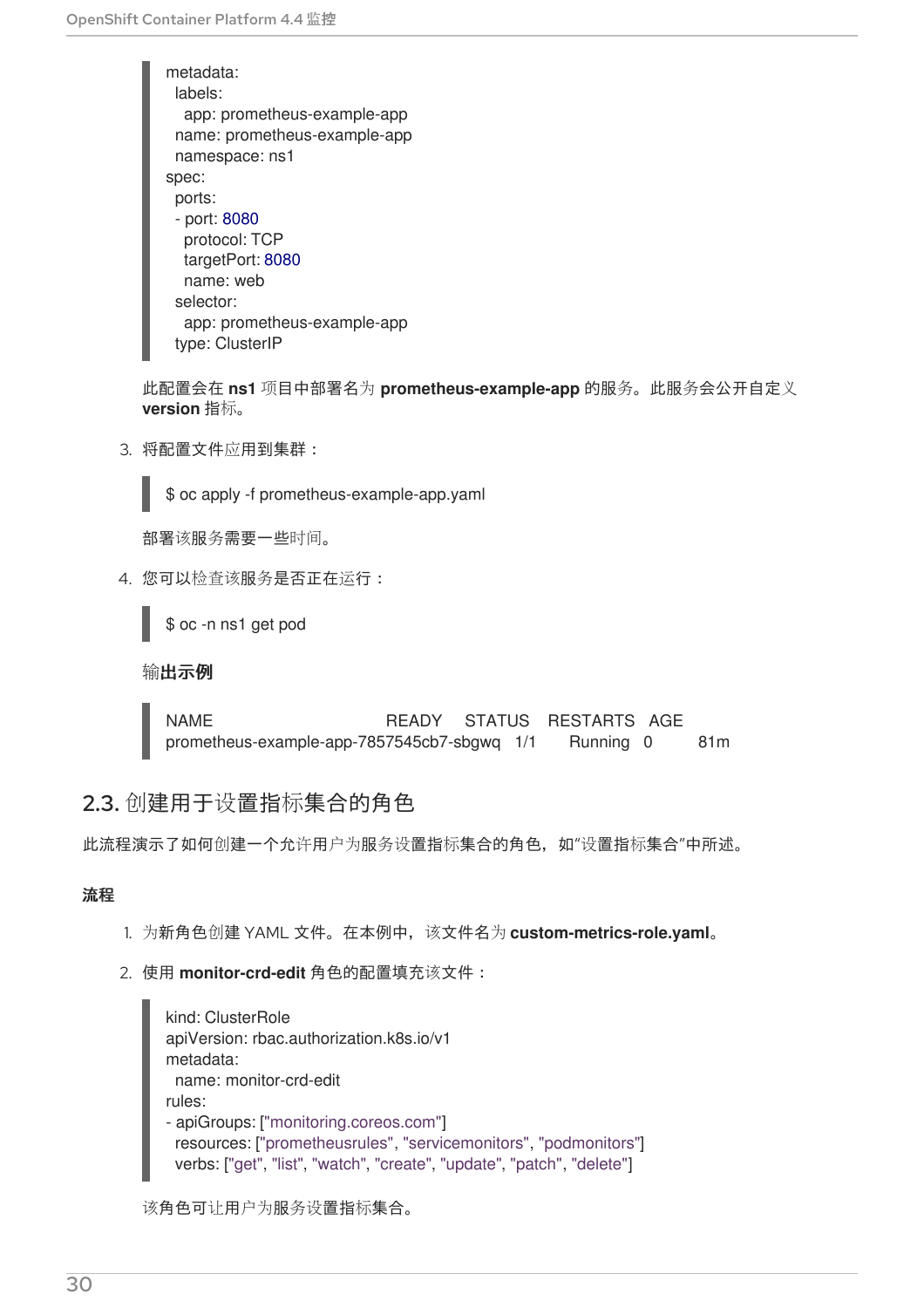3. 将配置文件应用到集群:

\$ oc apply -f custom-metrics-role.yaml

现在角色已创建。

## <span id="page-34-0"></span>2.4. 为用户授予角色

此流程演示了如何将 **monitor-crd-edit** 角色分配给用户。

#### 先决条件

- 您需要已创建一个用户。
- **●** 您需要已创建 monitor-crd -edit 角色, 如"创建用于设置指标集合的角色"中所述。

#### 流程

- 1. 在 Web 控制台中,导航到 User Management → Role Bindings → Create Binding。
- 2. 在 Binding Type 中, 选择"Namespace Role Binding"类型。
- 3. 在 Name中,输入绑定的名称。
- 4. 在 Namespace 中, 选择要授予访问权限的命名空间。
- 5. 在 Role Name中,输入 **monitor-crd-edit**。
- 6. 在 Subject中,选择 User。
- 7. 在 Subject Name中,输入用户名称,如 **johnsmith**。
- 8. 确认角色绑定。现在,用户已被分配了 monitor-crd-edit 角色, 这会允许他为命名空间中的服务 设置指标集合。

## <span id="page-34-1"></span>2.5. 设置指标集合

要使用服务公开的指标,您需要将 OpenShift Monitoring 配置为从 **/metrics** 端点中提取指标。您可以使 用一个 **ServiceMonitor** 自定义资源定义(CRD)应该如何监控服务,或使用一个 **PodMonitor** CRD 指定 应该如何监控 pod。前者需要 **Service** 对象,而后者则不需要,允许 Prometheus 直接从 Pod 公开的指 标端点中提取指标。

此流程演示了如何为服务创建 **ServiceMonitor** 资源。

#### 先决条件

以集群管理员或具有 **monitor-crd-edit** 角色的用户身份登录。

## 流程

- 1. 为 ServiceMonitor 资源配置创建一个 YAML 文件。在本例中, 该文件名为 example-app**service-monitor.yaml**。
- 2. 使用用于创建 **ServiceMonitor** 资源的配置填充该文件:

٠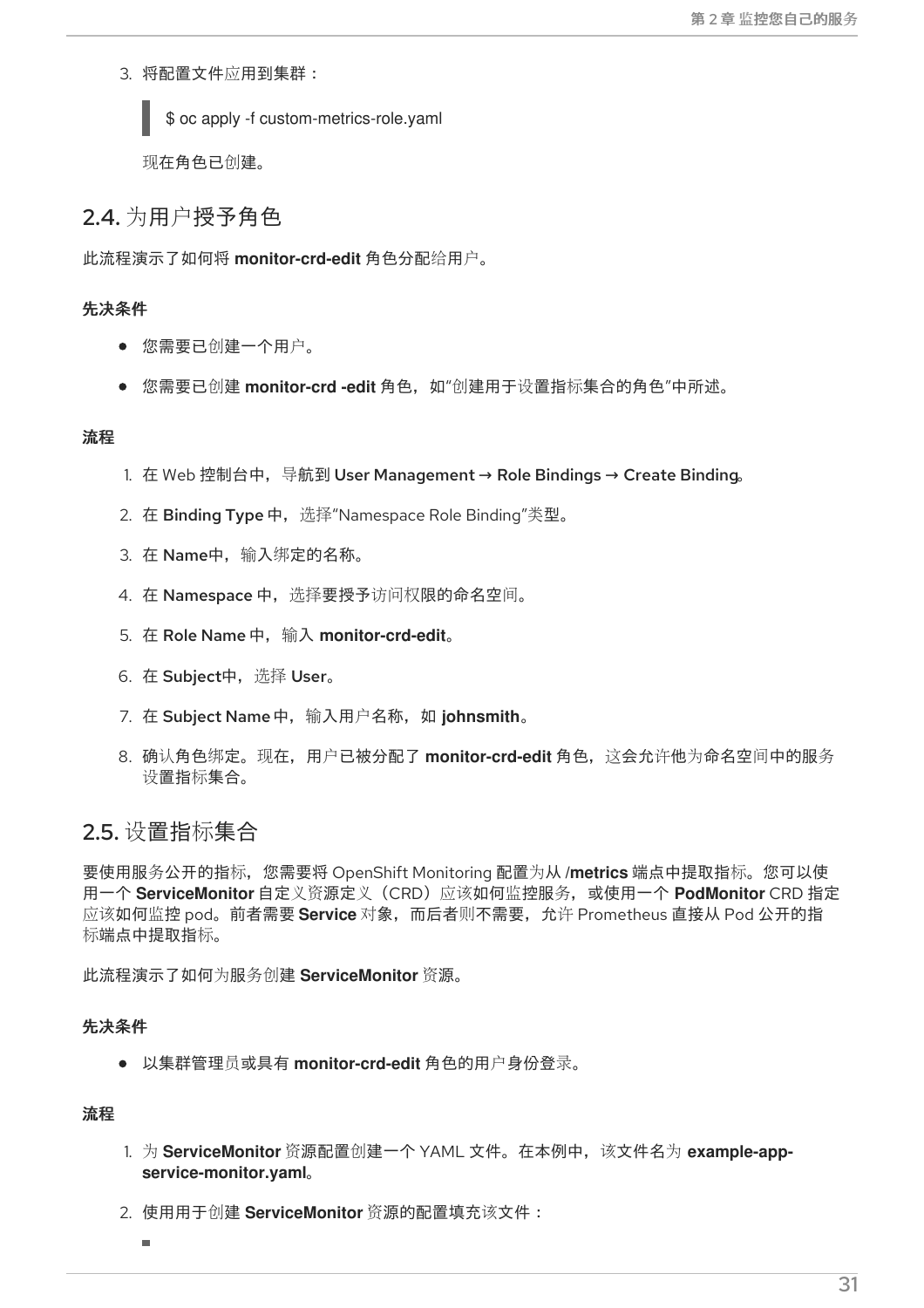| apiVersion: monitoring.coreos.com/v1 |
|--------------------------------------|
| kind: ServiceMonitor                 |
| metadata:                            |
| labels:                              |
| k8s-app: prometheus-example-monitor  |
| name: prometheus-example-monitor     |
| namespace: ns1                       |
| spec:                                |
| endpoints:                           |
| - interval: 30s                      |
| port: web                            |
| scheme: http                         |
| selector:                            |
| matchLabels:                         |
| app: prometheus-example-app          |

此配置可使 OpenShift Monitoring 提取在"部署示例服务"中部署的示例服务所公开的指标,该服 务包括单个 **version** 指标。

3. 将配置文件应用到集群:

\$ oc apply -f example-app-service-monitor.yaml

部署 **ServiceMonitor** 资源需要一些时间。

4. 您可以检查 **ServiceMonitor** 资源是否正在运行:



输出示例

NAME AGE prometheus-example-monitor 81m

## 其他资源

有关 **ServiceMonitor** 和 **PodMonitor** 资源的更多信息,请参阅 [Prometheus](https://github.com/openshift/prometheus-operator/blob/release-4.4/Documentation/api.md) Operator API 文档。

## <span id="page-35-0"></span>2.6. 创建警报规则

您可以创建警报规则,以根据所选服务指标的值触发警报。



## 注意

在当前技术预览版本中,只有管理员可以使用 Prometheus UI 和 Web Console 访问警报规 则。

## 流程

1. 为警报规则创建 YAML 文件。在本例中, 该文件名为 example-app-alerting-rule.yaml。

2. 使用警报规则的配置填充该文件: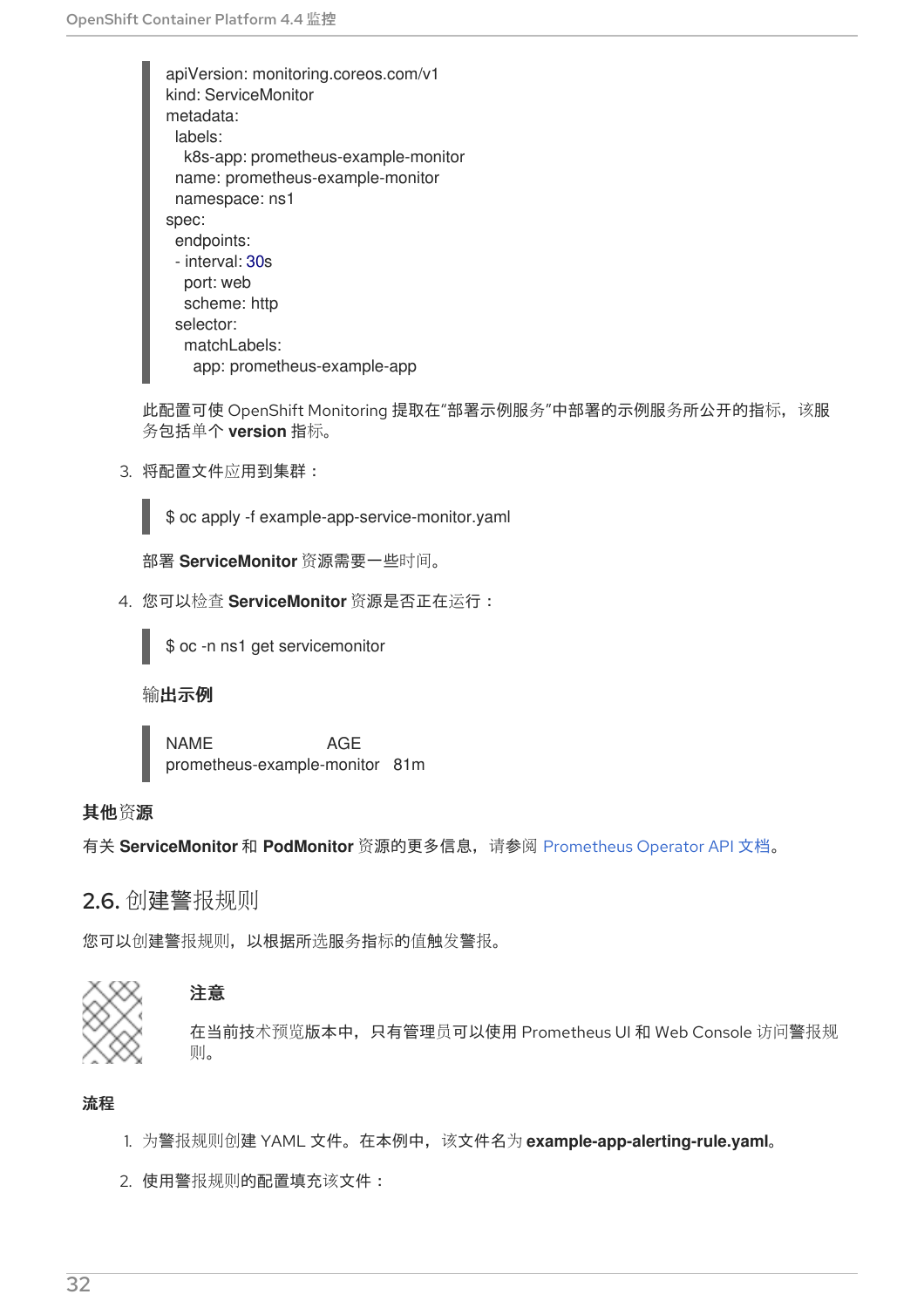

## 注意

表达式只能引用由您自己的服务公开的指标。目前无法关联现有的集群指标。

apiVersion: monitoring.coreos.com/v1 kind: PrometheusRule metadata: name: example-alert namespace: ns1 spec: groups: - name: example rules: - alert: VersionAlert expr: version{job="prometheus-example-app"} == 0

此配置会创建一个名为 **example-alert** 的警报规则,它会在示例服务公开的 **version** 指标变为 **0** 时触发警报。

3. 将配置文件应用到集群:

\$ oc apply -f example-app-alerting-rule.yaml

创建警报规则需要一些时间。

## <span id="page-36-0"></span>2.7. 向用户授予查看访问权限

默认情况下,只有集群管理员用户和开发者可从您的服务访问指标。此流程演示了如何向任意用户授予特 定项目的指标访问权限。

## 先决条件

- 您需要已创建一个用户。
- 您需要以集群管理员身份登录。

#### 流程

运行这个命令,为用户授予对定义的命名空间中所有服务指标的访问权限:

\$ oc policy add-role-to-user view <user> -n <namespace>

例如,要向用户 **bobwilliams** 提供对 **ns1** 命名空间的访问权限,请运行:

\$ oc policy add-role-to-user view bobwilliams -n ns1

或者,在 Web 控制台中切换到开发者视角,然后点击 Advanced → Project Access。在这里, 您可以选择正确的命名空间,并将 **view** 角色分配给用户。

## <span id="page-36-1"></span>2.8. 访问您的服务指标

一旦启用了对您自己的服务的监控,部署了服务并为其设置了指标集合,您便能够以集群管理员、开发者 或具有项目查看权限的用户身份访问该服务的指标。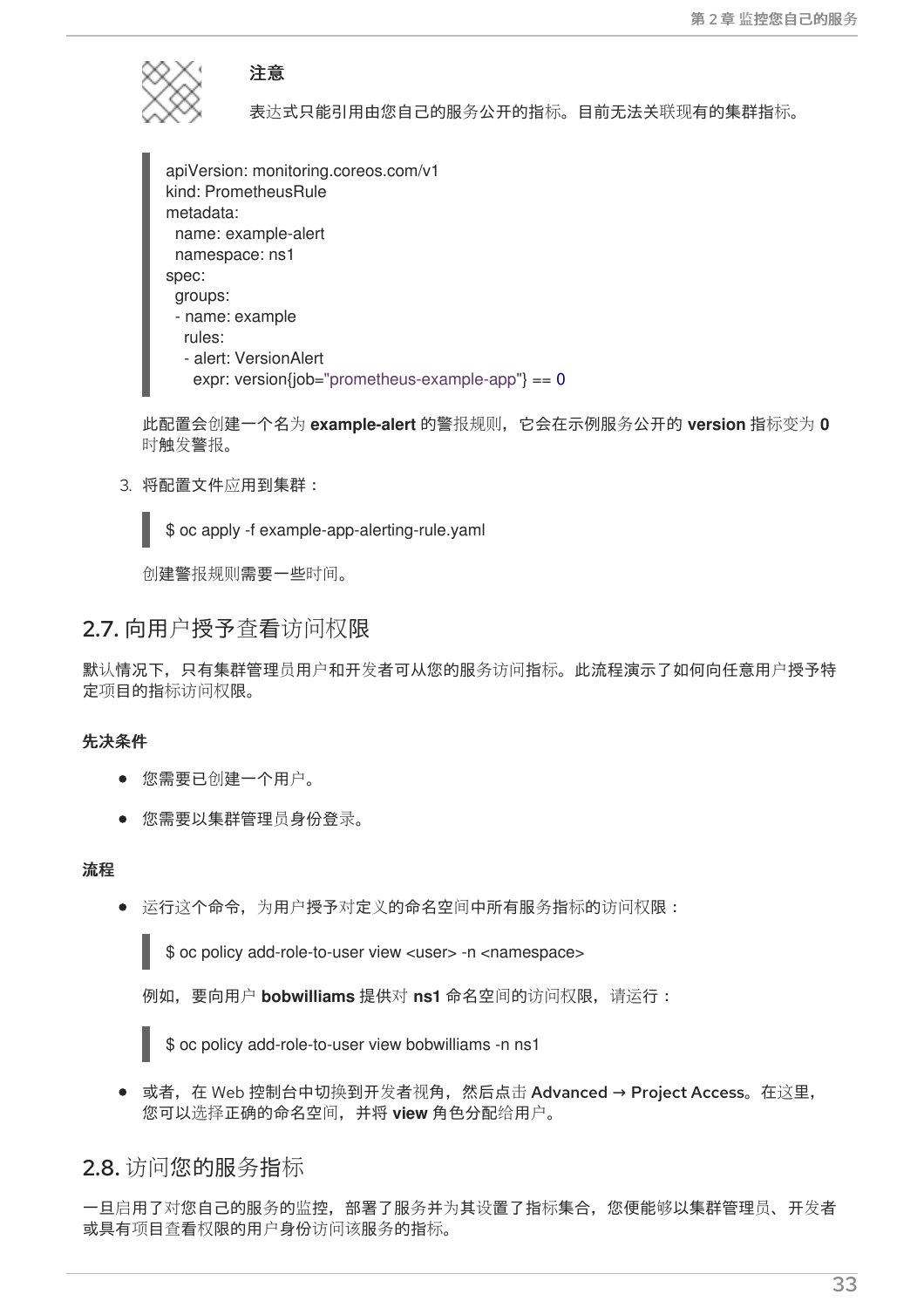

## 注意

OpenShift Container Platform Monitoring 中使用的 Grafana 实例是只读的, 仅显示与基 础架构相关的仪表板。

## 先决条件

- 您需要部署要监控的服务。
- 您需要启用对您自己的服务的监控。
- 您需要为该服务设置指标提取。  $\bullet$
- 您需要以集群管理员、开发者或具有项目查看权限的用户身份登录。  $\bullet$

## 流程

- 1. 访问 Prometheus Web 界面:
	- 要以集群管理员身份访问指标,请进入 OpenShift Container Platform Web 控制台, 切换到 管理员视角,并点击 Monitoring → Metrics。

## 注意

在使用管理员视角时,集群管理员可访问所有集群指标,并可从所有项目访问 自定义服务指标。



## 注意

只有集群管理员可以访问 Alertmanager 和 Prometheus UI。

要以开发者或有权限的用户身份访问指标,请进入 OpenShift Container Platform Web 控制  $\bullet$ 台,切换到开发者视角,然后点击 Advanced → Metrics。选择您要查看指标的项目。



#### 注意

开发者只能使用开发者视角。他们只能从单个项目查询指标数据。

2. 使用 PromQL 接口为您的服务运行查询。

## 其他资源

请参阅有关使用 PromQL [接口的部分](https://access.redhat.com/documentation/en-us/openshift_container_platform/4.4/html-single/monitoring/#examining-cluster-metrics)。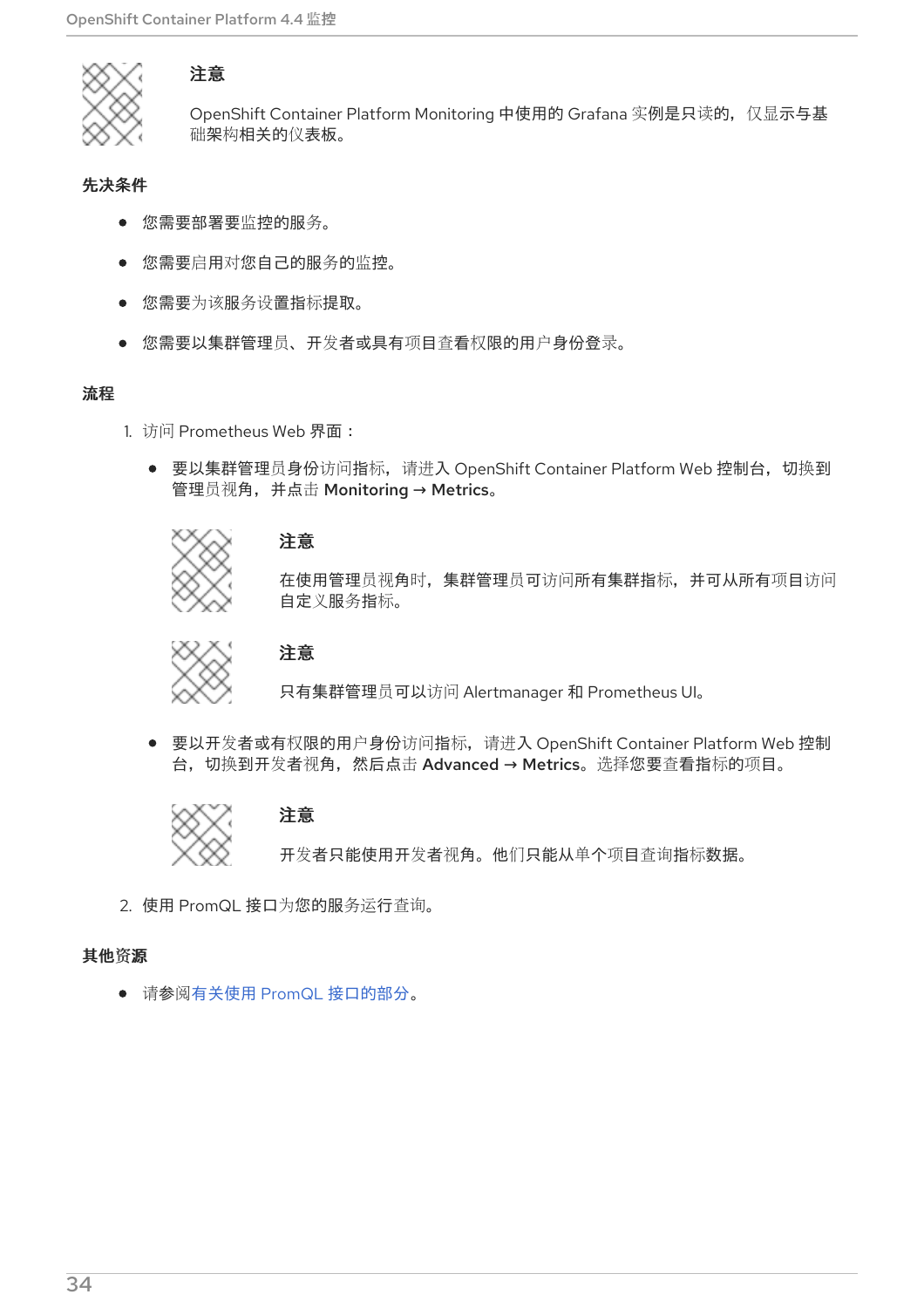## 第3章 公开用于自动扩展的自定义应用程序指标

<span id="page-38-0"></span>您可以为 Pod 横向自动扩展导出自定义应用程序指标。



#### 重要

Prometheus Adapter 只是技术预览功能。技术预览功能不被红帽产品服务等级协议 (SLA) 支持,且可能在功能方面有缺陷。红帽不推荐在生产环境中使用它们。这些技术预览功能 可以使用户提早试用新的功能,并有机会在开发阶段提供反馈意见。

有关红帽技术预览功能支持范围的详情,请参阅 <https://access.redhat.com/support/offerings/techpreview/>。

## <span id="page-38-1"></span>3.1. 公开用于 POD 横向自动扩展的自定义应用程序指标

您可以使用 **prometheus-adapter** 资源,为 Pod 横向自动扩展显示自定义应用程序指标。

#### 先决条件

- 确保安装了自定义 Prometheus 实例。本例中假定 Prometheus 已安装到 **default** 命名空间。
- 确保为应用程序配置了监控功能。本例假定应用程序及服务监控器已安装到 **default** 命名空间。

#### 流程

- 1. 为您的配置创建一个 YAML 文件。本例中称为 **deploy.yaml**。
- 2. 添加相应的配置,以便为 **prometheus-adapter** 创建服务帐户、必要角色和角色绑定:

```
kind: ServiceAccount
apiVersion: v1
metadata:
 name: custom-metrics-apiserver
 namespace: default
---
apiVersion: rbac.authorization.k8s.io/v1
kind: ClusterRole
metadata:
 name: custom-metrics-server-resources
rules:
- apiGroups:
 - custom.metrics.k8s.io
 resources: ["*"]
 verbs: ["*"]
---
apiVersion: rbac.authorization.k8s.io/v1
kind: ClusterRole
metadata:
 name: custom-metrics-resource-reader
rules:
- apiGroups:
 - ""
 resources:
 - namespaces
```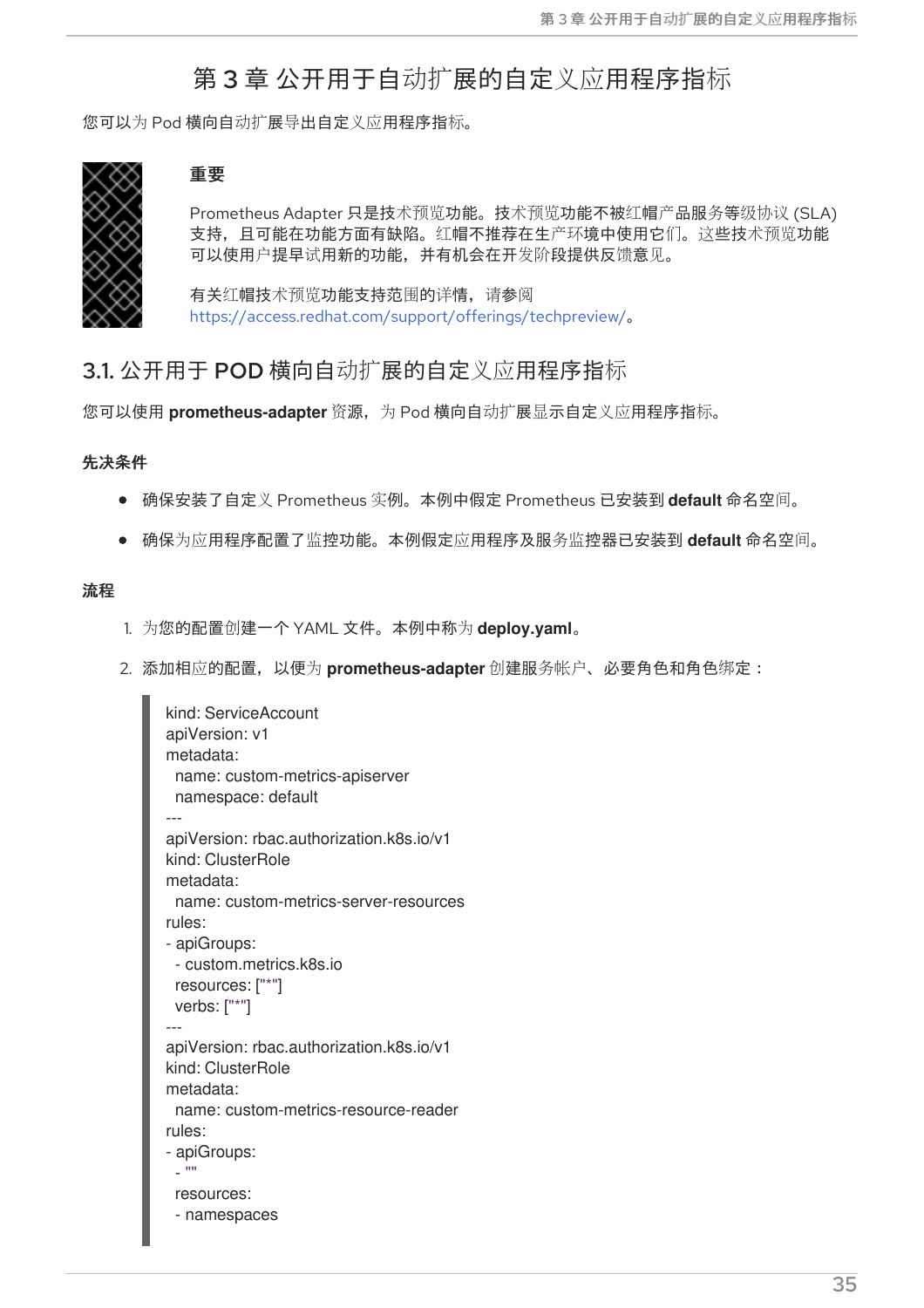- pods - services verbs: - get - list -- apiVersion: rbac.authorization.k8s.io/v1 kind: ClusterRoleBinding metadata: name: custom-metrics:system:auth-delegator roleRef: apiGroup: rbac.authorization.k8s.io kind: ClusterRole name: system:auth-delegator subjects: - kind: ServiceAccount name: custom-metrics-apiserver namespace: default -- apiVersion: rbac.authorization.k8s.io/v1 kind: RoleBinding metadata: name: custom-metrics-auth-reader namespace: kube-system roleRef: apiGroup: rbac.authorization.k8s.io kind: Role name: extension-apiserver-authentication-reader subjects: - kind: ServiceAccount name: custom-metrics-apiserver namespace: default -- apiVersion: rbac.authorization.k8s.io/v1 kind: ClusterRoleBinding metadata: name: custom-metrics-resource-reader roleRef: apiGroup: rbac.authorization.k8s.io kind: ClusterRole name: custom-metrics-resource-reader subjects: - kind: ServiceAccount name: custom-metrics-apiserver namespace: default -- apiVersion: rbac.authorization.k8s.io/v1 kind: ClusterRoleBinding metadata: name: hpa-controller-custom-metrics roleRef: apiGroup: rbac.authorization.k8s.io kind: ClusterRole name: custom-metrics-server-resources subjects: - kind: ServiceAccount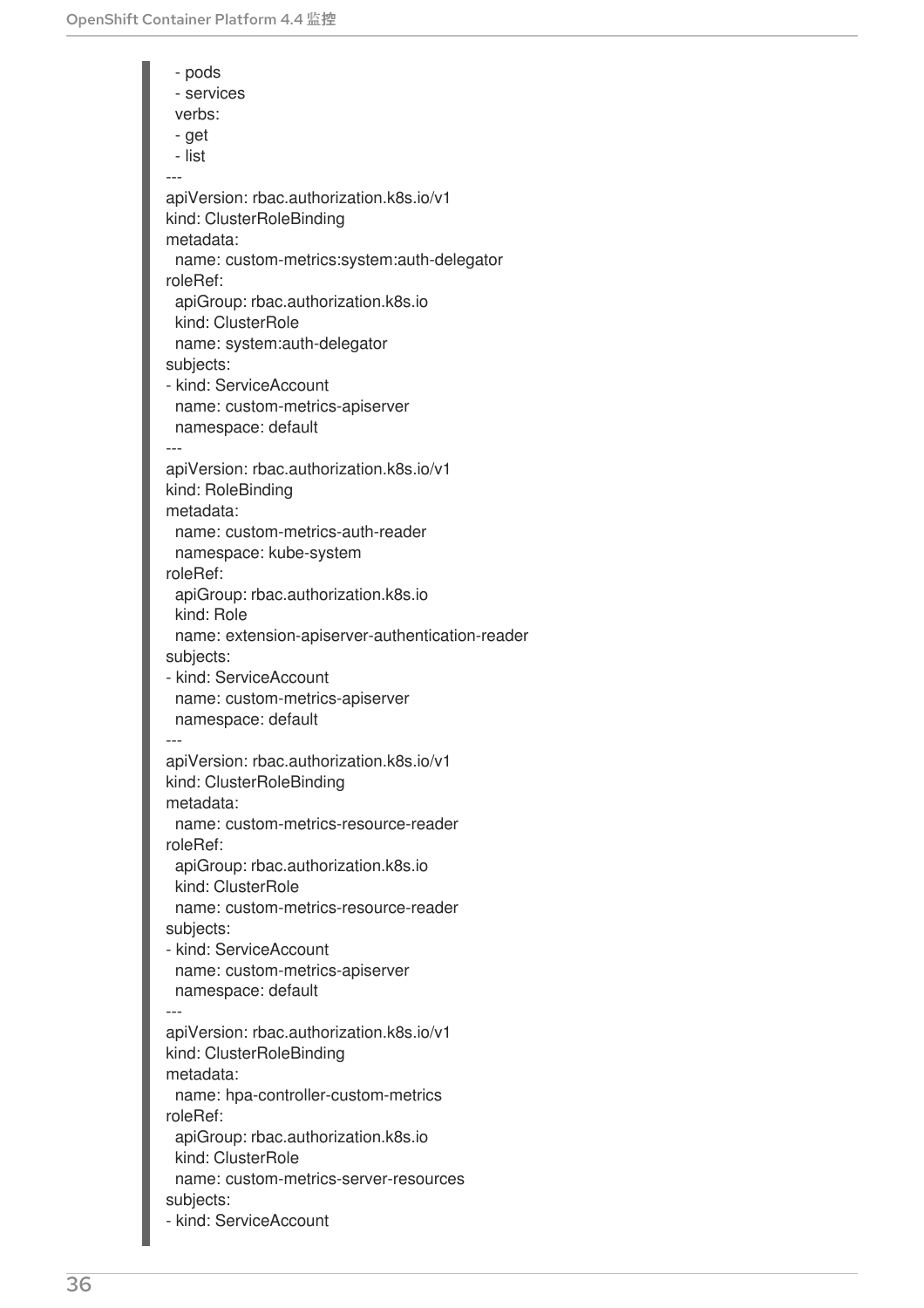<span id="page-40-0"></span>

<span id="page-40-1"></span>4. 添加将 **prometheus-adapter** 注册为 API 服务的配置:

```
apiVersion: v1
kind: Service
metadata:
 annotations:
  service.alpha.openshift.io/serving-cert-secret-name: prometheus-adapter-tls
 labels:
  name: prometheus-adapter
 name: prometheus-adapter
 namespace: default
spec:
 ports:
 - name: https
  port: 443
  targetPort: 6443
 selector:
  app: prometheus-adapter
 type: ClusterIP
---
apiVersion: apiregistration.k8s.io/v1beta1
kind: APIService
metadata:
 name: v1beta1.custom.metrics.k8s.io
```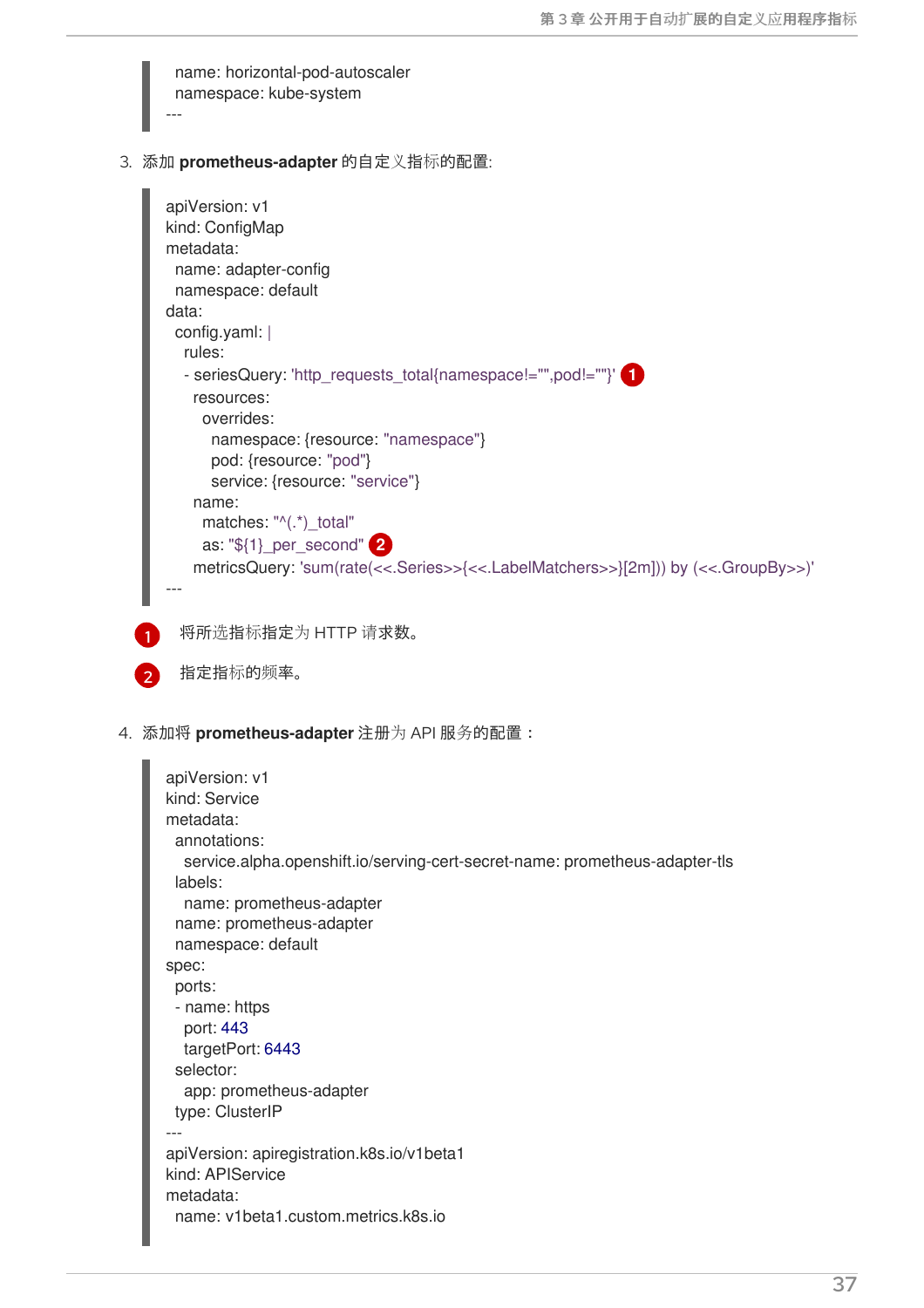spec: service: name: prometheus-adapter namespace: default group: custom.metrics.k8s.io version: v1beta1 insecureSkipTLSVerify: true groupPriorityMinimum: 100 versionPriority: 100 ---

5. 显示要使用的 Prometheus Adapter 镜像:

\$ kubectl get -n openshift-monitoring deploy/prometheus-adapter -o jsonpath="{..image}" quay.io/openshift-release-dev/ocp-v4.3-artdev@sha256:76db3c86554ad7f581ba33844d6a6ebc891236f7db64f2d290c3135ba81c264c

6. 添加部署 **prometheus-adapter** 的配置:

```
apiVersion: apps/v1
kind: Deployment
metadata:
 labels:
  app: prometheus-adapter
 name: prometheus-adapter
 namespace: default
spec:
 replicas: 1
 selector:
  matchLabels:
   app: prometheus-adapter
 template:
  metadata:
   labels:
     app: prometheus-adapter
   name: prometheus-adapter
  spec:
   serviceAccountName: custom-metrics-apiserver
   containers:
   - name: prometheus-adapter
    image: openshift-release-dev/ocp-v4.3-art-dev 1
     args:
     - --secure-port=6443
     - --tls-cert-file=/var/run/serving-cert/tls.crt
     - --tls-private-key-file=/var/run/serving-cert/tls.key
     - --logtostderr=true
     - --prometheus-url=http://prometheus-operated.default.svc:9090/
    - --metrics-relist-interval=1m
     - -v = 4- --config=/etc/adapter/config.yaml
     ports:
     - containerPort: 6443
     volumeMounts:
     - mountPath: /var/run/serving-cert
      name: volume-serving-cert
```